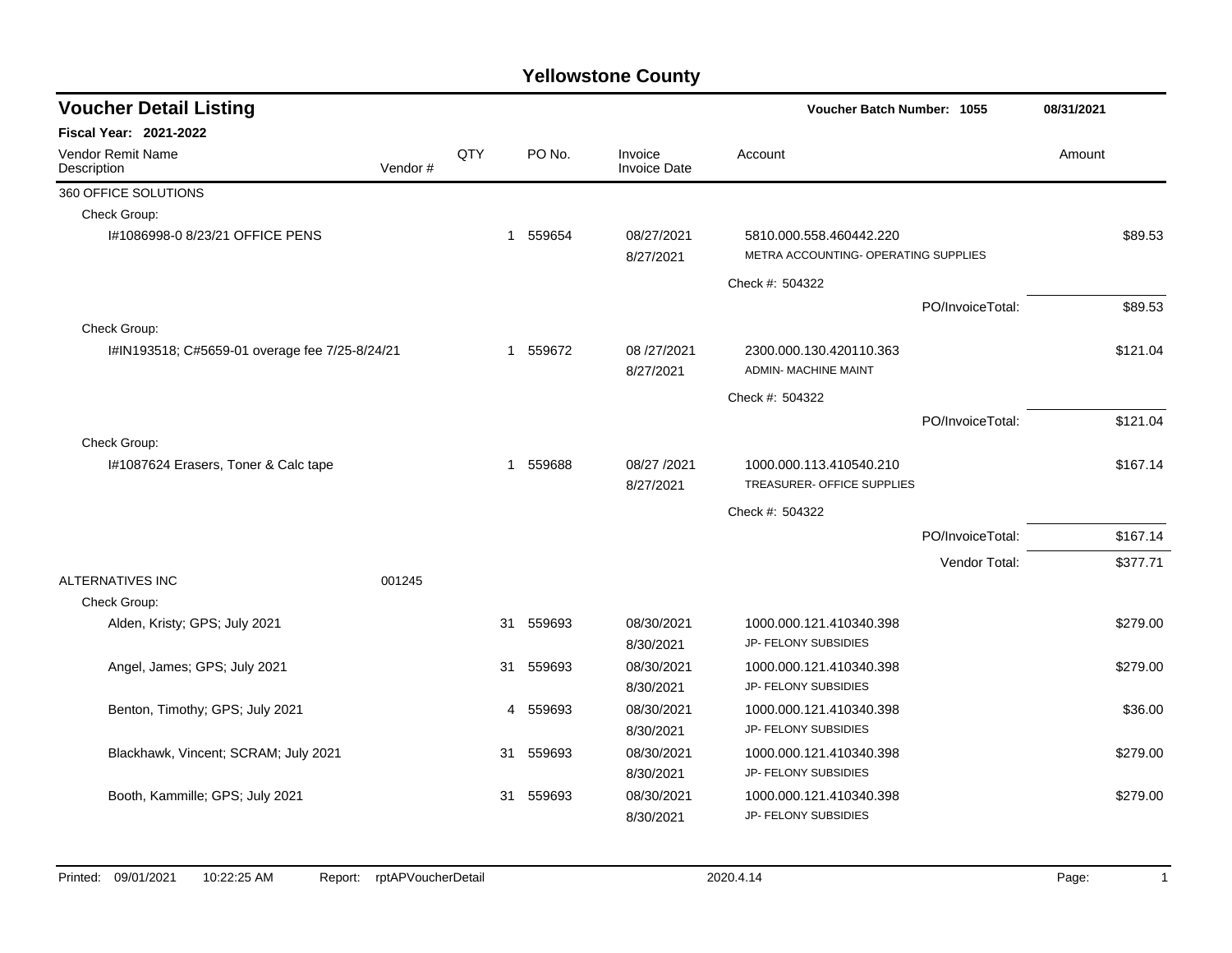| <b>Voucher Detail Listing</b>                |         |     |           |                                | Voucher Batch Number: 1055                      | 08/31/2021 |
|----------------------------------------------|---------|-----|-----------|--------------------------------|-------------------------------------------------|------------|
| Fiscal Year: 2021-2022                       |         |     |           |                                |                                                 |            |
| <b>Vendor Remit Name</b><br>Description      | Vendor# | QTY | PO No.    | Invoice<br><b>Invoice Date</b> | Account                                         | Amount     |
| Bradley, Bobbi; GPS; July 2021               |         |     | 31 559693 | 08/30/2021<br>8/30/2021        | 1000.000.121.410340.398<br>JP- FELONY SUBSIDIES | \$279.00   |
| Bradley, Krista; GPS; July 2021              |         | 20  | 559693    | 08/30/2021<br>8/30/2021        | 1000.000.121.410340.398<br>JP- FELONY SUBSIDIES | \$180.00   |
| Chesmore, Mason; GPS; July 2021              |         | 31  | 559693    | 08/30/2021<br>8/30/2021        | 1000.000.121.410340.398<br>JP- FELONY SUBSIDIES | \$279.00   |
| Church, Tressa; GPS; July 2021               |         | 31  | 559693    | 08/30/2021<br>8/30/2021        | 1000.000.121.410340.398<br>JP- FELONY SUBSIDIES | \$279.00   |
| Grayson, Brian; GPS; July 2021               |         | 31  | 559693    | 08/30/2021<br>8/30/2021        | 1000.000.121.410340.398<br>JP- FELONY SUBSIDIES | \$279.00   |
| Gutierrez, Bryan; GPS; July 2021             |         | 30  | 559693    | 08/30/2021<br>8/30/2021        | 1000.000.121.410340.398<br>JP- FELONY SUBSIDIES | \$270.00   |
| Hayes, Rodney; SCRAM; July 2021              |         | 18  | 559693    | 08/30/2021<br>8/30/2021        | 1000.000.121.410340.398<br>JP- FELONY SUBSIDIES | \$162.00   |
| Horsechief, Ivory; GPS; July 2021            |         | 31  | 559693    | 08/30/2021<br>8/30/2021        | 1000.000.121.410340.398<br>JP- FELONY SUBSIDIES | \$279.00   |
| Hudson, Levi; GPS; July 2021                 |         | 31  | 559693    | 08/30/2021<br>8/30/2021        | 1000.000.121.410340.398<br>JP- FELONY SUBSIDIES | \$279.00   |
| LeBrun, Wade; SCRAM; July 2021               |         | 31  | 559693    | 08/30/2021<br>8/30/2021        | 1000.000.121.410340.398<br>JP- FELONY SUBSIDIES | \$279.00   |
| Maguire, Jay; GPS; July 2021                 |         |     | 2 559693  | 08/30/2021<br>8/30/2021        | 1000.000.121.410340.398<br>JP- FELONY SUBSIDIES | \$18.00    |
| McKeen, Christopher; GPS; July 2021          |         | 31  | 559693    | 08/30/2021<br>8/30/2021        | 1000.000.121.410340.398<br>JP- FELONY SUBSIDIES | \$279.00   |
| Mora, James; SCRAM; July 2021                |         | 31  | 559693    | 08/30/2021<br>8/30/2021        | 1000.000.121.410340.398<br>JP- FELONY SUBSIDIES | \$279.00   |
| Moser, Richard; GPS; July 2021               |         | 23. | 559693    | 08/30/2021<br>8/30/2021        | 1000.000.121.410340.398<br>JP- FELONY SUBSIDIES | \$207.00   |
| Murchison, Richard; Remote Breath; July 2021 |         | 30  | 559693    | 08/30/2021<br>8/30/2021        | 1000.000.121.410340.398<br>JP- FELONY SUBSIDIES | \$195.00   |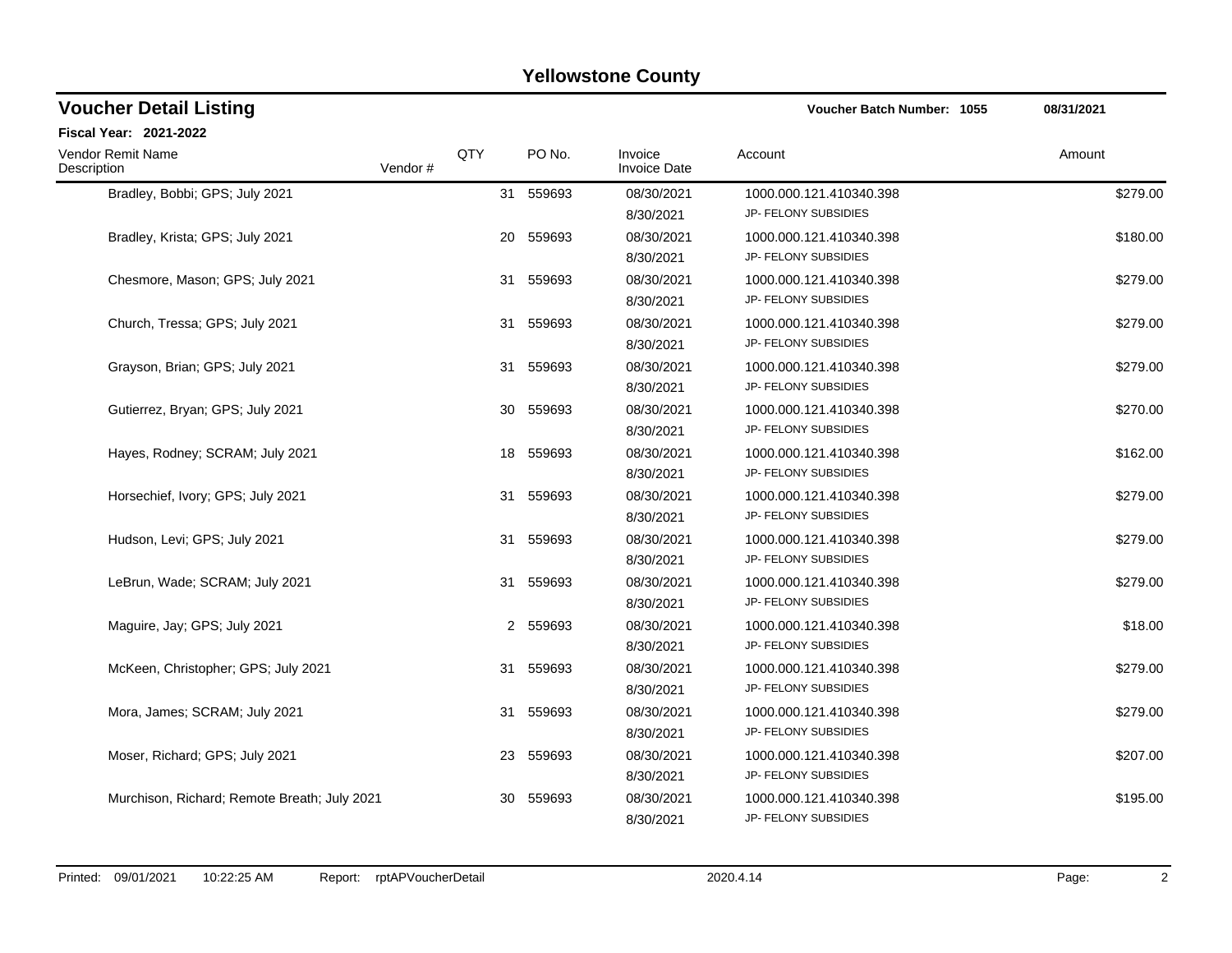| <b>Voucher Detail Listing</b>                        |         |     |           |                                | Voucher Batch Number: 1055                      |                  | 08/31/2021 |
|------------------------------------------------------|---------|-----|-----------|--------------------------------|-------------------------------------------------|------------------|------------|
| <b>Fiscal Year: 2021-2022</b>                        |         |     |           |                                |                                                 |                  |            |
| Vendor Remit Name<br>Description                     | Vendor# | QTY | PO No.    | Invoice<br><b>Invoice Date</b> | Account                                         |                  | Amount     |
| Olson, Leslie; GPS; July 2021                        |         |     | 7 559693  | 08/30/2021<br>8/30/2021        | 1000.000.121.410340.398<br>JP- FELONY SUBSIDIES |                  | \$63.00    |
| Ortiz Zavala, Jennifer; GPS; July 2021               |         | 5   | 559693    | 08/30/2021<br>8/30/2021        | 1000.000.121.410340.398<br>JP- FELONY SUBSIDIES |                  | \$45.00    |
| Perault, John; GPS; July 2021                        |         |     | 2 559693  | 08/30/2021<br>8/30/2021        | 1000.000.121.410340.398<br>JP- FELONY SUBSIDIES |                  | \$18.00    |
| Plentyhawk-Morning, Elisha; Remote Breath; July 2021 |         | 31  | 559693    | 08/30/2021<br>8/30/2021        | 1000.000.121.410340.398<br>JP- FELONY SUBSIDIES |                  | \$201.50   |
| Pope, Thomas; GPS; July 2021                         |         | 31  | 559693    | 08/30/2021<br>8/30/2021        | 1000.000.121.410340.398<br>JP- FELONY SUBSIDIES |                  | \$279.00   |
| Prettyweasel, Jerry; SCRAM; July 2021                |         |     | 31 559693 | 08/30/2021<br>8/30/2021        | 1000.000.121.410340.398<br>JP- FELONY SUBSIDIES |                  | \$279.00   |
| Ramirez, Julio; GPS; July 2021                       |         | 4   | 559693    | 08/30/2021<br>8/30/2021        | 1000.000.121.410340.398<br>JP- FELONY SUBSIDIES |                  | \$36.00    |
| Simon, Corey; GPS; July 2021                         |         | 13  | 559693    | 08/30/2021<br>8/30/2021        | 1000.000.121.410340.398<br>JP- FELONY SUBSIDIES |                  | \$117.00   |
| Voyles, Michael; GPS; July 2021                      |         |     | 31 559693 | 08/30/2021<br>8/30/2021        | 1000.000.121.410340.398<br>JP- FELONY SUBSIDIES |                  | \$279.00   |
| Werhonig, William; GPS; July 2021                    |         | 31  | 559693    | 08/30/2021<br>8/30/2021        | 1000.000.121.410340.398<br>JP- FELONY SUBSIDIES |                  | \$279.00   |
| Whiteclay-Lafrance, Taylor; SCRAM; July 2021         |         | 5   | 559693    | 08/30/2021<br>8/30/2021        | 1000.000.121.410340.398<br>JP- FELONY SUBSIDIES |                  | \$45.00    |
| Whitehawk, Jonathan; GPS; July 2021                  |         | 19  | 559693    | 08/30/2021<br>8/30/2021        | 1000.000.121.410340.398<br>JP- FELONY SUBSIDIES |                  | \$171.00   |
| Wilks, Chaz; GPS; July 2021                          |         |     | 2 559693  | 08/30/2021<br>8/30/2021        | 1000.000.121.410340.398<br>JP- FELONY SUBSIDIES |                  | \$18.00    |
|                                                      |         |     |           |                                | Check #: 504323                                 |                  |            |
|                                                      |         |     |           |                                |                                                 | PO/InvoiceTotal: | \$6,525.50 |
|                                                      |         |     |           |                                |                                                 | Vendor Total:    | \$6,525.50 |
| ANGEL LIND'S DAIRY INC                               |         |     |           |                                |                                                 |                  |            |

Check Group: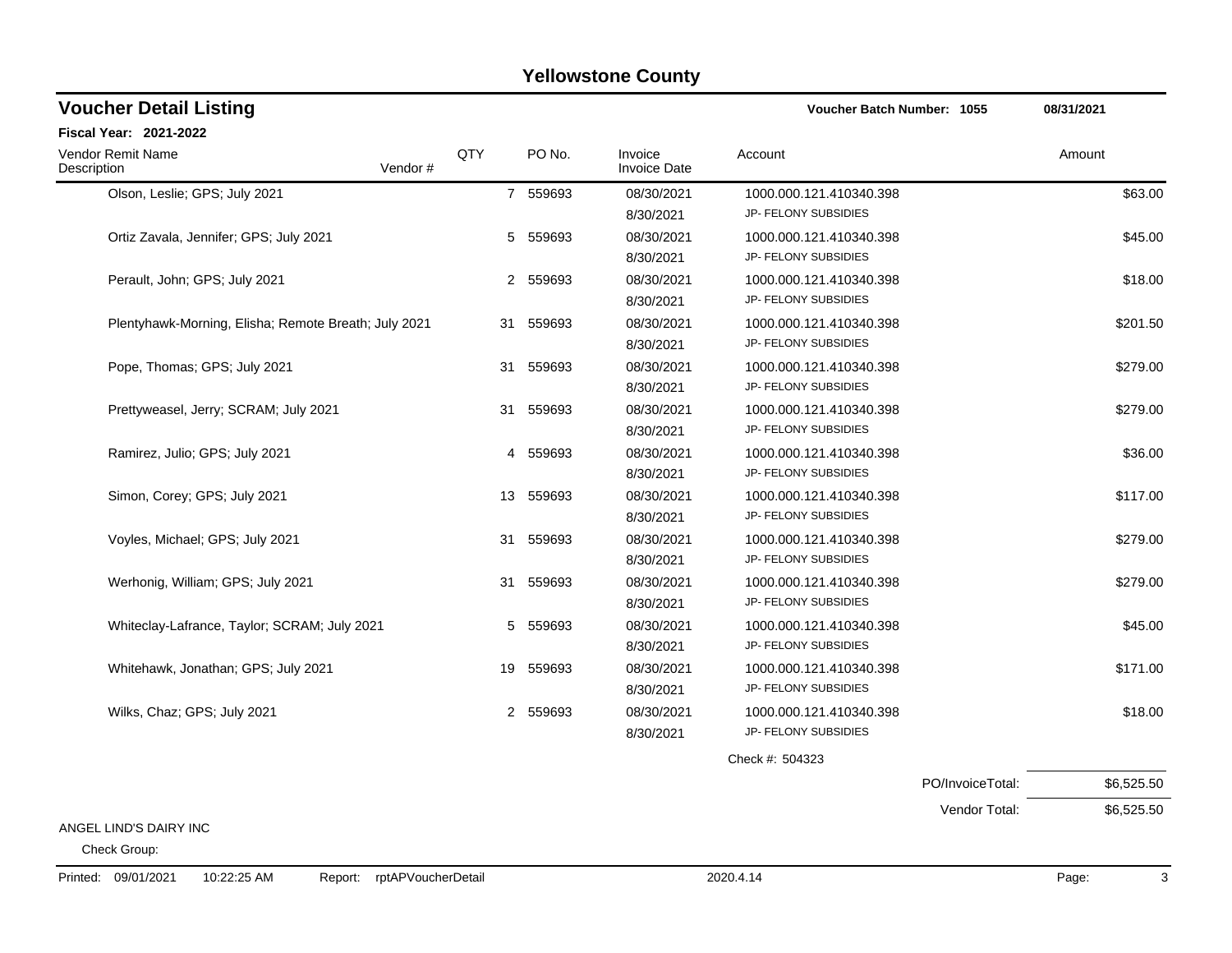| <b>Yellowstone County</b> |  |
|---------------------------|--|
|---------------------------|--|

| <b>Voucher Detail Listing</b>                 |                    |     | Voucher Batch Number: 1055 |                                | 08/31/2021                                                    |                  |                         |
|-----------------------------------------------|--------------------|-----|----------------------------|--------------------------------|---------------------------------------------------------------|------------------|-------------------------|
| <b>Fiscal Year: 2021-2022</b>                 |                    |     |                            |                                |                                                               |                  |                         |
| <b>Vendor Remit Name</b><br>Description       | Vendor#            | QTY | PO No.                     | Invoice<br><b>Invoice Date</b> | Account                                                       |                  | Amount                  |
| I#8011609 A#YOUTHS Dairy                      |                    |     | 559700<br>$\mathbf{1}$     | 08/30/2021<br>8/30/2021        | 2399.000.235.420250.223<br>YSC-FOOD                           |                  | \$122.07                |
|                                               |                    |     |                            |                                | Check #: 504324                                               |                  |                         |
|                                               |                    |     |                            |                                |                                                               | PO/InvoiceTotal: | \$122.07                |
|                                               |                    |     |                            |                                |                                                               | Vendor Total:    | \$122.07                |
| ARCHIE COCHRANE MOTORS<br>Check Group:        | 001410             |     |                            |                                |                                                               |                  |                         |
| I#792514/1; Car #67 wheel alignment           |                    |     | 559662<br>1                | 08/27/2021<br>8/27/2021        | 2300.000.132.420150.361<br>PATROL- VEHICLE REPAIRS            |                  | \$100.00                |
| I#792556/1; Car #16 new tires                 |                    |     | 559662<br>1                | 08/27/2021<br>8/27/2021        | 2300.000.132.420150.361<br>PATROL- VEHICLE REPAIRS            |                  | \$756.84                |
|                                               |                    |     |                            |                                | Check #: 504325                                               |                  |                         |
|                                               |                    |     |                            |                                |                                                               | PO/InvoiceTotal: | \$856.84                |
|                                               |                    |     |                            |                                |                                                               | Vendor Total:    | \$856.84                |
| ARNOLD, BRIAN REECE<br>Check Group:           |                    |     |                            |                                |                                                               |                  |                         |
| 2021 Fair 4H SWINE JUDGE                      |                    |     | 1 559660                   | 08/27/2021<br>8/27/2021        | 5810.000.557.460442.743<br>METRA FAIR- JUDGES/SUPERINTENDANCE |                  | \$1,016.66              |
|                                               |                    |     |                            |                                | Check #: 504326                                               |                  |                         |
|                                               |                    |     |                            |                                |                                                               | PO/InvoiceTotal: | \$1,016.66              |
|                                               |                    |     |                            |                                |                                                               | Vendor Total:    | \$1,016.66              |
| <b>BALCO UNIFORM CO INC</b>                   | 041513             |     |                            |                                |                                                               |                  |                         |
| Check Group:<br>I#63196-2: Ballistic vest MR  |                    |     | 559699<br>$\mathbf 1$      | 08/30/2021<br>8/30/2021        | 2300.000.130.420110.226<br>ADMIN- CLOTHING & UNIFORMS         |                  | \$803.85                |
|                                               |                    |     |                            |                                | Check #: 504327                                               |                  |                         |
|                                               |                    |     |                            |                                |                                                               | PO/InvoiceTotal: | \$803.85                |
|                                               |                    |     |                            |                                |                                                               | Vendor Total:    | \$803.85                |
| <b>BIG SKY COMMUNICATIONS</b><br>Check Group: | 038208             |     |                            |                                |                                                               |                  |                         |
| Printed: 09/01/2021<br>10:22:25 AM<br>Report: | rptAPVoucherDetail |     |                            |                                | 2020.4.14                                                     |                  | Page:<br>$\overline{4}$ |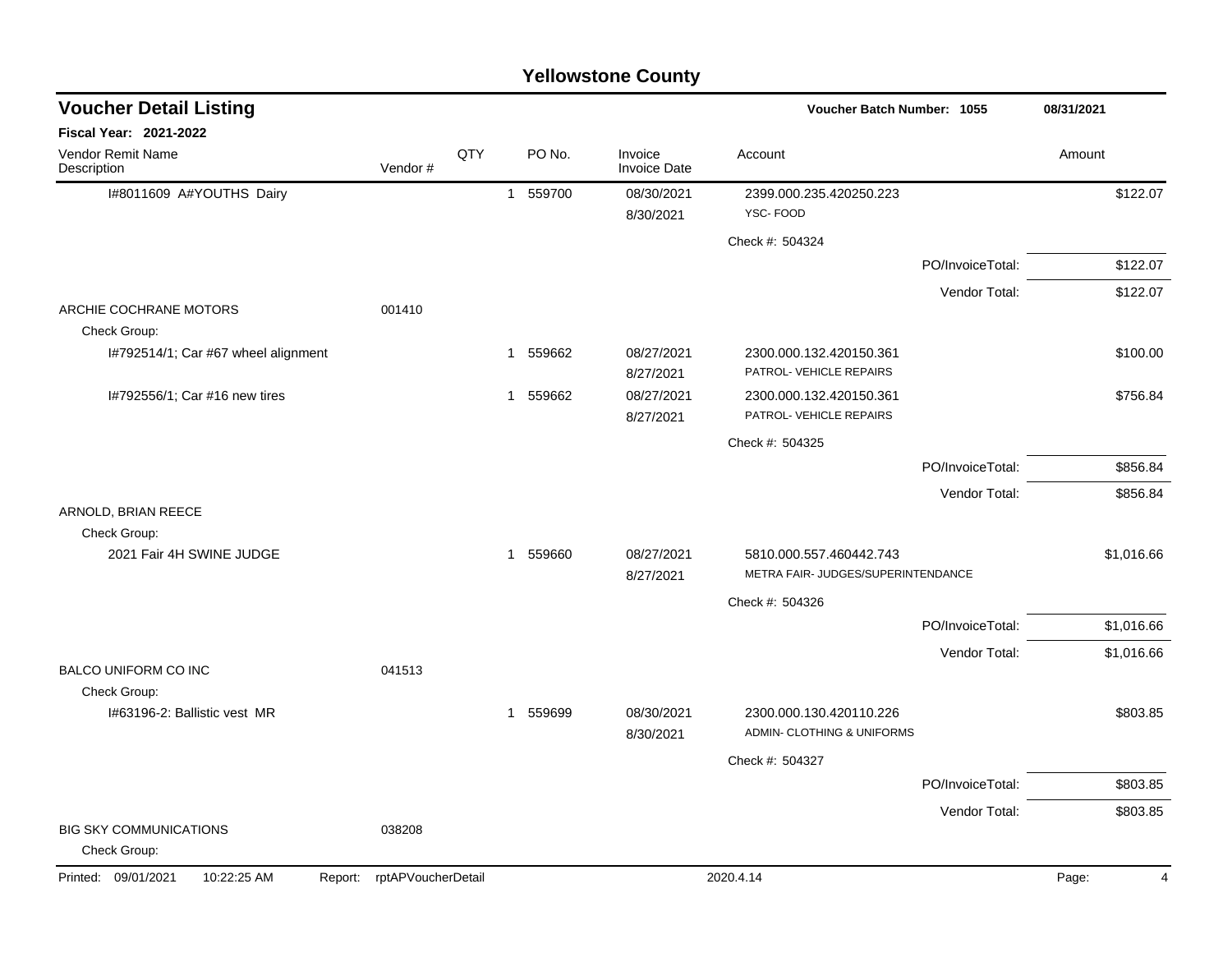| <b>Voucher Detail Listing</b>                                       |             |                                | Voucher Batch Number: 1055                                     | 08/31/2021 |
|---------------------------------------------------------------------|-------------|--------------------------------|----------------------------------------------------------------|------------|
| Fiscal Year: 2021-2022                                              |             |                                |                                                                |            |
| <b>Vendor Remit Name</b><br>QTY<br>Vendor#<br>Description           | PO No.      | Invoice<br><b>Invoice Date</b> | Account                                                        | Amount     |
| I# 83137; Batteries for Headsets                                    | 6 559686    | 08/27/2021<br>8/27/2021        | 6060.000.608.500800.368<br>TECHNOLOGY- SOFTWARE/HARDWARE MAINT | \$198.00   |
|                                                                     |             |                                | Check #: 504328                                                |            |
|                                                                     |             |                                | PO/InvoiceTotal:                                               | \$198.00   |
|                                                                     |             |                                | Vendor Total:                                                  | \$198.00   |
| <b>BIG SKY LINEN SUPPLY</b><br>001710                               |             |                                |                                                                |            |
| Check Group:                                                        |             |                                |                                                                |            |
| I#0502227/Floor mats                                                | 559680<br>1 | 08/27/2021<br>8/27/2021        | 2140.000.403.431100.366<br>WEED- REPAIR & MAINT BUILDINGS      | \$35.12    |
|                                                                     |             |                                | Check #: 504329                                                |            |
|                                                                     |             |                                | PO/InvoiceTotal:                                               | \$35.12    |
|                                                                     |             |                                | Vendor Total:                                                  | \$35.12    |
| BILLINGS CLINIC OCCUPATIONAL HEALTH<br>Check Group:                 |             |                                |                                                                |            |
| I#2021-2902; Strength & flex (Remmich)                              | 1 559671    | 08/27/2021                     | 2300.000.130.420110.351                                        | \$75.00    |
|                                                                     |             | 8/27/2021                      | ADMIN- MEDICAL & PYSCH SERVICES                                |            |
| I#2021-2902; DS Non DOT 5 panel (Remmich)                           | 1 559671    | 08/27/2021                     | 2300.000.130.420110.351<br>ADMIN- MEDICAL & PYSCH SERVICES     | \$32.00    |
|                                                                     |             | 8/27/2021                      |                                                                |            |
| I#2021-2902; Pre-employment (Remmich)                               | 1 559671    | 08/27/2021<br>8/27/2021        | 2300.000.130.420110.351<br>ADMIN- MEDICAL & PYSCH SERVICES     | \$75.00    |
|                                                                     |             |                                | Check #: 504330                                                |            |
|                                                                     |             |                                | PO/InvoiceTotal:                                               | \$182.00   |
|                                                                     |             |                                |                                                                |            |
| CENTURYLINK                                                         |             |                                | Vendor Total:                                                  | \$182.00   |
| Check Group:                                                        |             |                                |                                                                |            |
| A#406252286B 8/16/21                                                | 1 559702    | 08/30/2021<br>8/30/2021        | 2399.000.235.420250.345<br>YSC- TELEPHONE & TECHNOLOGY         | \$25.46    |
|                                                                     |             |                                | Check #: 504331                                                |            |
|                                                                     |             |                                | PO/InvoiceTotal:                                               | \$25.46    |
|                                                                     |             |                                | Vendor Total:                                                  | \$25.46    |
| Printed: 09/01/2021<br>10:22:25 AM<br>rptAPVoucherDetail<br>Report: |             |                                | 2020.4.14                                                      | 5<br>Page: |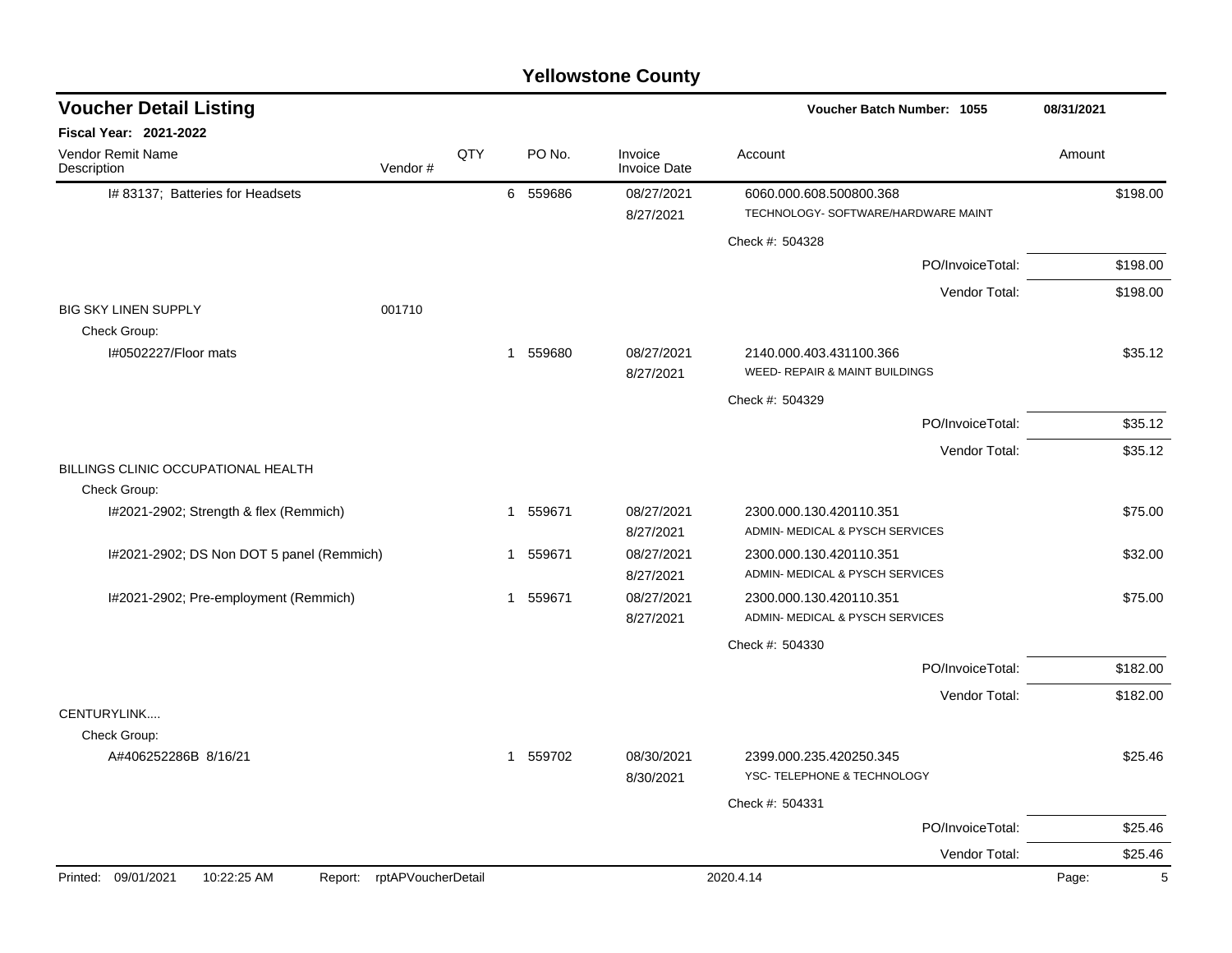| <b>Voucher Detail Listing</b>                 |                    |     |                        | Voucher Batch Number: 1055     | 08/31/2021                                                      |            |
|-----------------------------------------------|--------------------|-----|------------------------|--------------------------------|-----------------------------------------------------------------|------------|
| <b>Fiscal Year: 2021-2022</b>                 |                    |     |                        |                                |                                                                 |            |
| <b>Vendor Remit Name</b><br>Description       | Vendor#            | QTY | PO No.                 | Invoice<br><b>Invoice Date</b> | Account                                                         | Amount     |
| CMI, INC                                      | 002131             |     |                        |                                |                                                                 |            |
| Check Group:                                  |                    |     |                        |                                |                                                                 |            |
| I#8040874; Mouthpieces                        |                    |     | 559661<br>$\mathbf{1}$ | 08/27/2021<br>8/27/2021        | 2300.000.132.420150.220<br>PATROL- OPERATING SUPPLIES           | \$112.80   |
|                                               |                    |     |                        |                                | Check #: 504332                                                 |            |
|                                               |                    |     |                        |                                | PO/InvoiceTotal:                                                | \$112.80   |
|                                               |                    |     |                        |                                | Vendor Total:                                                   | \$112.80   |
| <b>CRITELLI GLASS INC</b>                     | 021959             |     |                        |                                |                                                                 |            |
| Check Group:                                  |                    |     |                        |                                |                                                                 |            |
| I#1189283; Window - range                     |                    |     | 559665<br>1            | 08/27/2021<br>8/27/2021        | 2300.000.132.420155.362<br>TRAINING FACILITY- MAINT & REPAIRS   | \$123.00   |
|                                               |                    |     |                        |                                | Check #: 504333                                                 |            |
|                                               |                    |     |                        |                                | PO/InvoiceTotal:                                                | \$123.00   |
|                                               |                    |     |                        |                                | Vendor Total:                                                   | \$123.00   |
| EDGE CONSTRUCTION SUPPLY.                     |                    |     |                        |                                |                                                                 |            |
| Check Group:                                  |                    |     | 559651<br>$\mathbf{1}$ | 08/27/2021                     |                                                                 | \$263.75   |
| I#B31888 8/16/21 Extension Cords              |                    |     |                        | 8/27/2021                      | 5810.000.552.460442.220<br>METRA FACILITIES- OPERATING SUPPLIES |            |
|                                               |                    |     |                        |                                | Check #: 504334                                                 |            |
|                                               |                    |     |                        |                                | PO/InvoiceTotal:                                                | \$263.75   |
|                                               |                    |     |                        |                                | Vendor Total:                                                   | \$263.75   |
| EDUCATIONAL TESTING SERVICE                   |                    |     |                        |                                |                                                                 |            |
| Check Group:                                  |                    |     |                        |                                |                                                                 |            |
| I#HS0000002677 / HISET test for A.S.          |                    |     | 559659<br>$\mathbf{1}$ | 08/27/2021<br>8/27/2021        | 2399.000.235.420250.381<br>YSC- OTHER EDUCATION COSTS           | \$30.00    |
|                                               |                    |     |                        |                                | Check #: 504335                                                 |            |
|                                               |                    |     |                        |                                | PO/InvoiceTotal:                                                | \$30.00    |
|                                               |                    |     |                        |                                | Vendor Total:                                                   | \$30.00    |
| FEI INC<br>Check Group:                       | 045194             |     |                        |                                |                                                                 |            |
| Printed: 09/01/2021<br>10:22:25 AM<br>Report: | rptAPVoucherDetail |     |                        |                                | 2020.4.14                                                       | Page:<br>6 |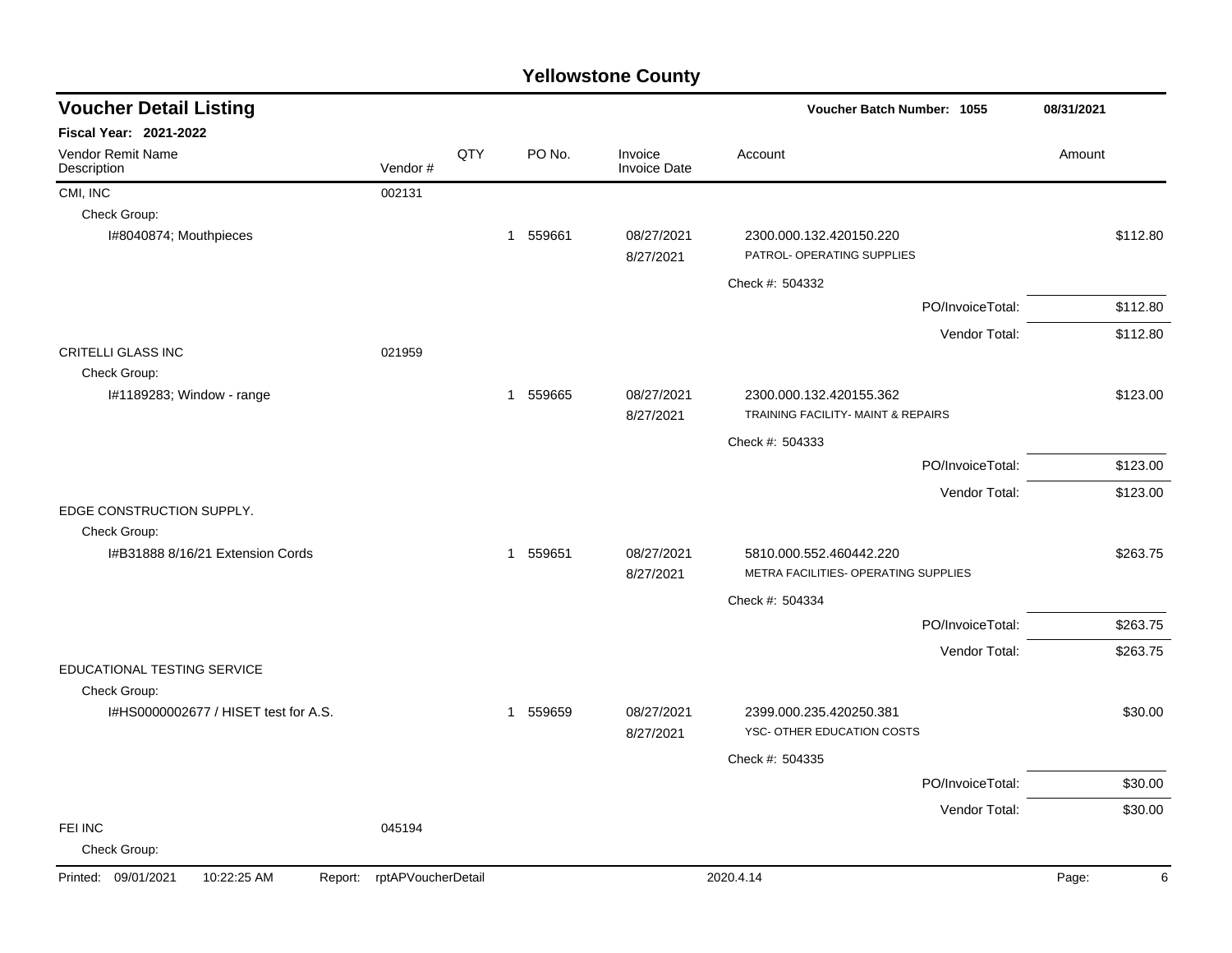| <b>Voucher Detail Listing</b>                      |                               |              |           |                                | Voucher Batch Number: 1055                               |                  | 08/31/2021              |
|----------------------------------------------------|-------------------------------|--------------|-----------|--------------------------------|----------------------------------------------------------|------------------|-------------------------|
| <b>Fiscal Year: 2021-2022</b>                      |                               |              |           |                                |                                                          |                  |                         |
| <b>Vendor Remit Name</b><br>Description            | Vendor#                       | QTY          | PO No.    | Invoice<br><b>Invoice Date</b> | Account                                                  |                  | Amount                  |
| I#023881/sprayer parts                             |                               |              | 1 559679  | 08/27/2021<br>8/27/2021        | 2140.000.403.431100.230<br>WEED- REPAIR & MAINT SUPPLIES |                  | \$2.10                  |
|                                                    |                               |              |           |                                | Check #: 504336                                          |                  |                         |
|                                                    |                               |              |           |                                |                                                          | PO/InvoiceTotal: | \$2.10                  |
|                                                    |                               |              |           |                                |                                                          | Vendor Total:    | \$2.10                  |
| <b>FRIEDEL LLC</b>                                 |                               |              |           |                                |                                                          |                  |                         |
| Check Group:                                       |                               |              |           |                                |                                                          |                  |                         |
| Blackhawk, Dawn; INV 28461; GPS; July 2021         |                               |              | 26 559701 | 08/30/2021                     | 1000.000.121.410340.398                                  |                  | \$234.00                |
|                                                    |                               |              |           | 8/30/2021                      | JP- FELONY SUBSIDIES                                     |                  |                         |
| Bosick, Isaiah; INV 28497; GPS; July 2021          |                               | 19           | 559701    | 08/30/2021                     | 1000.000.121.410340.398                                  |                  | \$171.00                |
|                                                    |                               |              |           | 8/30/2021                      | JP- FELONY SUBSIDIES                                     |                  |                         |
| Bradshaw, Avery; INV 28884; GPS; July 2021         |                               | 30           | 559701    | 08/30/2021                     | 1000.000.121.410340.398                                  |                  | \$270.00                |
|                                                    |                               |              |           | 8/30/2021                      | JP- FELONY SUBSIDIES                                     |                  |                         |
| Bullshows, Victor; INV 28456; GPS; July 2021       |                               | $\mathbf{1}$ | 559701    | 08/30/2021                     | 1000.000.121.410340.398                                  |                  | \$9.00                  |
|                                                    |                               |              |           | 8/30/2021                      | JP- FELONY SUBSIDIES                                     |                  |                         |
| Dupree, Raymond; INV 28599; GPS; July 2021         |                               | 31           | 559701    | 08/30/2021                     | 1000.000.121.410340.398                                  |                  | \$279.00                |
|                                                    |                               |              |           | 8/30/2021                      | JP- FELONY SUBSIDIES                                     |                  |                         |
| Flippin, Lebron; INV 28764; GPS; July 2021         |                               | 25           | 559701    | 08/30/2021                     | 1000.000.121.410340.398                                  |                  | \$225.00                |
|                                                    |                               |              |           | 8/30/2021                      | JP- FELONY SUBSIDIES                                     |                  |                         |
| Greer, Jason; INV 28610; GPS; July 2021            |                               | 31           | 559701    | 08/30/2021                     | 1000.000.121.410340.398                                  |                  | \$279.00                |
|                                                    |                               |              |           | 8/30/2021                      | JP- FELONY SUBSIDIES                                     |                  |                         |
| Gustafson, Madelynn; INV 28768; GPS; July 2021     |                               | 13           | 559701    | 08/30/2021                     | 1000.000.121.410340.398                                  |                  | \$117.00                |
|                                                    |                               |              |           | 8/30/2021                      | JP- FELONY SUBSIDIES                                     |                  |                         |
| Hartley, Brittany; INV 28685; SCRAM; July 2021     |                               | 26           | 559701    | 08/30/2021                     | 1000.000.121.410340.398                                  |                  | \$234.00                |
|                                                    |                               |              |           | 8/30/2021                      | JP- FELONY SUBSIDIES                                     |                  |                         |
| Killsnight, Christopher; INV 28882; GPS; July 2021 |                               | 9            | 559701    | 08/30/2021                     | 1000.000.121.410340.398                                  |                  | \$81.00                 |
|                                                    |                               |              |           | 8/30/2021                      | JP- FELONY SUBSIDIES                                     |                  |                         |
| Madison, Sean; INV 28963; GPS; July 2021           |                               | 31           | 559701    | 08/30/2021                     | 1000.000.121.410340.398                                  |                  | \$279.00                |
|                                                    |                               |              |           | 8/30/2021                      | JP- FELONY SUBSIDIES                                     |                  |                         |
| Monson, Riley; INV 28463; GPS; July 2021           |                               | 31           | 559701    | 08/30/2021                     | 1000.000.121.410340.398                                  |                  | \$279.00                |
|                                                    |                               |              |           | 8/30/2021                      | JP- FELONY SUBSIDIES                                     |                  |                         |
| Printed:<br>09/01/2021<br>10:22:25 AM              | rptAPVoucherDetail<br>Report: |              |           |                                | 2020.4.14                                                |                  | $\overline{7}$<br>Page: |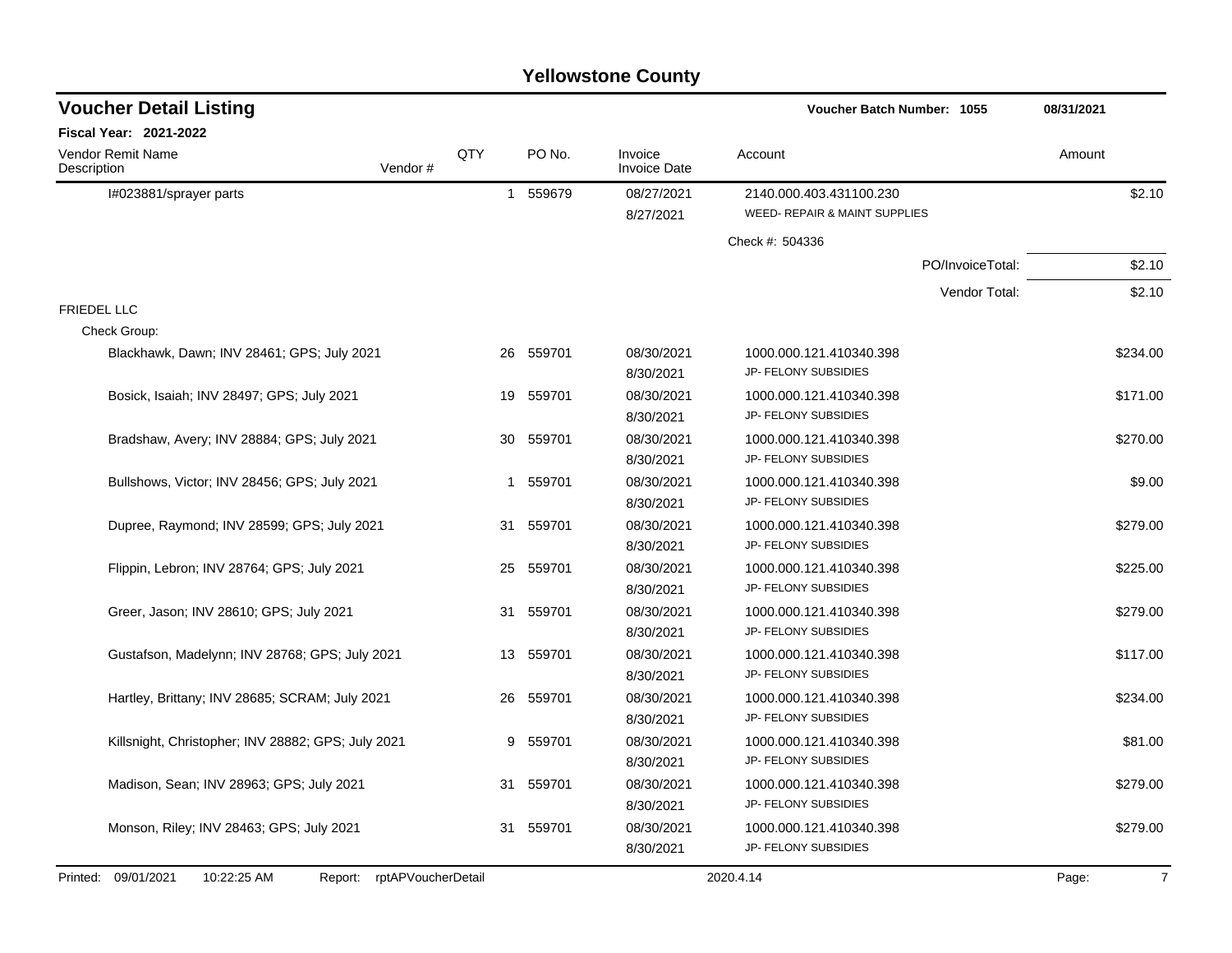| <b>Yellowstone County</b>                                                      |                            |     |           |                                |                                                 |                  |            |  |  |  |  |
|--------------------------------------------------------------------------------|----------------------------|-----|-----------|--------------------------------|-------------------------------------------------|------------------|------------|--|--|--|--|
| <b>Voucher Detail Listing</b>                                                  |                            |     |           |                                | <b>Voucher Batch Number: 1055</b>               |                  | 08/31/2021 |  |  |  |  |
| Fiscal Year: 2021-2022                                                         |                            |     |           |                                |                                                 |                  |            |  |  |  |  |
| Vendor Remit Name<br>Description                                               | Vendor#                    | QTY | PO No.    | Invoice<br><b>Invoice Date</b> | Account                                         |                  | Amount     |  |  |  |  |
| Nelson, Damon; INV 28832; GPS; July 2021                                       |                            | 31  | 559701    | 08/30/2021<br>8/30/2021        | 1000.000.121.410340.398<br>JP- FELONY SUBSIDIES |                  | \$279.00   |  |  |  |  |
| Old Crow, Wade; INV 29104; GPS; July 2021                                      |                            |     | 4 559701  | 08/30/2021<br>8/30/2021        | 1000.000.121.410340.398<br>JP- FELONY SUBSIDIES |                  | \$36.00    |  |  |  |  |
| Pearson, Christopher; INV 28877; GPS; July 2021                                |                            |     | 31 559701 | 08/30/2021<br>8/30/2021        | 1000.000.121.410340.398<br>JP- FELONY SUBSIDIES |                  | \$279.00   |  |  |  |  |
| Rounds, Gregory; INV 28683; SCRAM; July 2021                                   |                            | 26  | 559701    | 08/30/2021<br>8/30/2021        | 1000.000.121.410340.398<br>JP- FELONY SUBSIDIES |                  | \$234.00   |  |  |  |  |
| Spotted, Dalerion; INV 28404; Soberlink; July 2021                             |                            | 31  | 559701    | 08/30/2021<br>8/30/2021        | 1000.000.121.410340.398<br>JP- FELONY SUBSIDIES |                  | \$279.00   |  |  |  |  |
|                                                                                |                            |     |           |                                | Check #: 504337                                 |                  |            |  |  |  |  |
|                                                                                |                            |     |           |                                |                                                 | PO/InvoiceTotal: | \$3,564.00 |  |  |  |  |
|                                                                                |                            |     |           |                                |                                                 | Vendor Total:    | \$3,564.00 |  |  |  |  |
| FRITZ, FRANK<br>Check Group:                                                   | 043708                     |     |           |                                |                                                 |                  |            |  |  |  |  |
| Uber/Baggage fees WA DC 8/8-22/21 FF                                           |                            | 1   | 559695    | 08/30/2021<br>8/30/2021        | 2300.000.130.420110.370<br><b>ADMIN-TRAVEL</b>  |                  | \$145.39   |  |  |  |  |
|                                                                                |                            |     |           |                                | Check #: 504338                                 |                  |            |  |  |  |  |
| Check Group:                                                                   |                            |     |           |                                |                                                 | PO/InvoiceTotal: | \$145.39   |  |  |  |  |
| Per Diem Honor Guard Helena 9/6-11/21 FF                                       |                            | 1   | 559696    | 08 / 30 / 2021<br>8/30/2021    | 2300.000.130.420110.370<br><b>ADMIN-TRAVEL</b>  |                  | \$273.00   |  |  |  |  |
|                                                                                |                            |     |           |                                | Check #: 504338                                 |                  |            |  |  |  |  |
|                                                                                |                            |     |           |                                |                                                 | PO/InvoiceTotal: | \$273.00   |  |  |  |  |
|                                                                                |                            |     |           |                                |                                                 | Vendor Total:    | \$418.39   |  |  |  |  |
| <b>GAINANS FLORAL</b>                                                          | 042459                     |     |           |                                |                                                 |                  |            |  |  |  |  |
| Check Group:                                                                   |                            |     |           |                                |                                                 |                  |            |  |  |  |  |
| 1#4896373 8/11/21 37 OUTDOOR PLANTERS - CASH<br>PORTION OF TRADE WITH GAINAN'S |                            |     | 1 559647  | 08/27/2021                     | 5810.000.552.460442.365                         |                  | \$2,499.72 |  |  |  |  |
|                                                                                |                            |     |           | 8/27/2021                      | METRA FACILITIES- GROUND MAINT                  |                  |            |  |  |  |  |
| Printed: 09/01/2021<br>10:22:25 AM                                             | Report: rptAPVoucherDetail |     |           |                                | 2020.4.14                                       |                  | Page:<br>8 |  |  |  |  |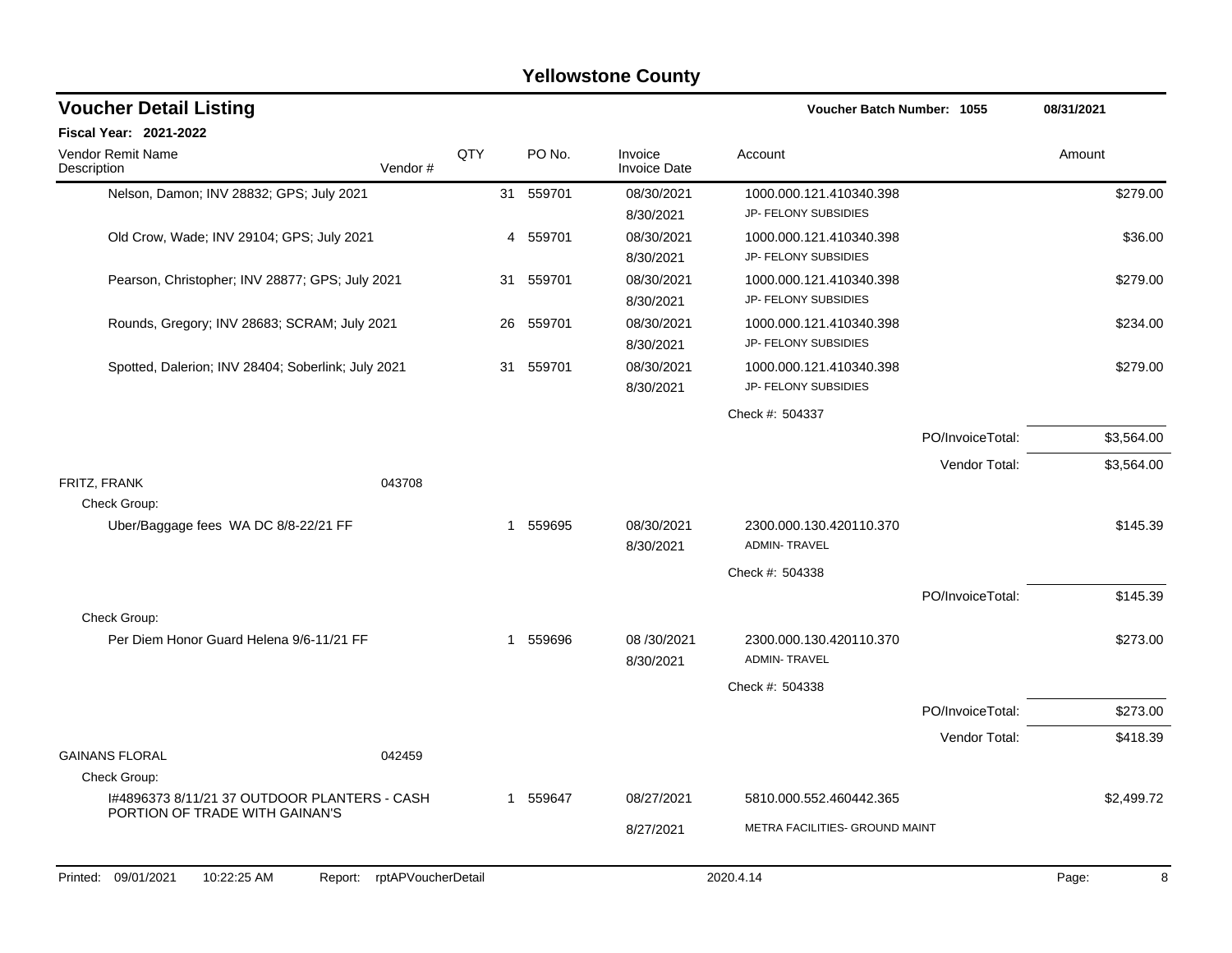### I#4904841 8/23/21 CREDIT FOR I#4896367 1 POT OF FLOWERS 1 559647 08/27/2021 5810.000.552.460442.365 (\$203.95) 8/27/2021 METRA FACILITIES- GROUND MAINT Check #: 504339 PO/InvoiceTotal: \$2,295.77 Vendor Total: \$2,295.77 GUARDIAN TAX MT LLC Check Group: A08581 Redemption (240) 1 559689 08/27/2021 7150.000.000.021250.000 121 559689 51,371.45 8/27/2021 REDEMPTION DUE TO OTHERS C02955 Redemption (241) 1 559689 08/27/2021 7150.000.000.021250.000 12150.000 \$1,218.26 8/27/2021 REDEMPTION DUE TO OTHERS Check #: 504340 PO/InvoiceTotal: \$2,589.71 Vendor Total: \$2,589.71 HANES, THERON Check Group: 8/16/21; Fair detail 1 1 559678 08/27/2021 2300.000.132.420195.398 360.00 380.00 8/27/2021 SHERIFF'S RESERVE- VARIABLE CONTRACT 8/20/21; Fair detail 1 1 559678 08/27/2021 2300.000.132.420195.398 \$60.00 \$60.00 8/27/2021 SHERIFF'S RESERVE- VARIABLE CONTRACT Check #: 504341 PO/InvoiceTotal: \$120.00 Vendor Total: \$120.00 INTERSTATE BATTERIES 036758 Check Group: I#1156976; Speed trailer battery **1 559666** 08/27/2021 2300.000.132.420150.361 \$309.90 8/27/2021 PATROL- VEHICLE REPAIRS Check #: 504342 PO/InvoiceTotal: \$309.90 **Voucher Batch Number: Yellowstone County** Vendor Remit Name Description **Voucher Detail Listing Fiscal Year: 2021-2022 1055 08/31/2021** PO No. Invoice Account Amount Amount Amount Amount Vendor # **QTY** Invoice Date Printed: 09/01/2021 10:22:25 AM Report: rptAPVoucherDetail 2020.4.14 2020.4.14 Page: 9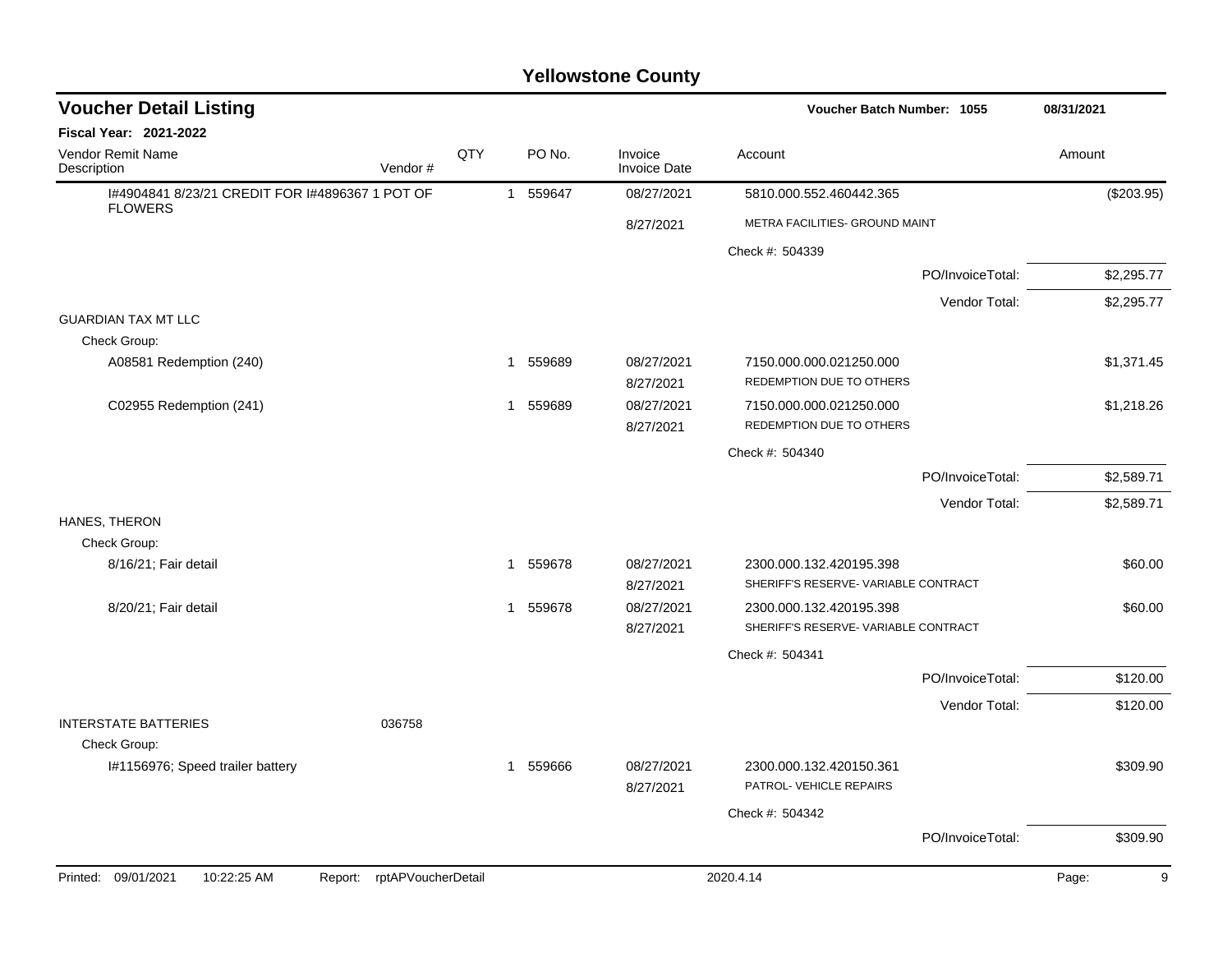| <b>Voucher Detail Listing</b>                           |                                                     |                    |    |          |                                | Voucher Batch Number: 1055                                    |                  |        | 08/31/2021 |
|---------------------------------------------------------|-----------------------------------------------------|--------------------|----|----------|--------------------------------|---------------------------------------------------------------|------------------|--------|------------|
| Fiscal Year: 2021-2022                                  |                                                     |                    |    |          |                                |                                                               |                  |        |            |
| <b>Vendor Remit Name</b><br>Description                 | Vendor#                                             | QTY                |    | PO No.   | Invoice<br><b>Invoice Date</b> | Account                                                       |                  | Amount |            |
|                                                         |                                                     |                    |    |          |                                |                                                               | Vendor Total:    |        | \$309.90   |
| KIWANIS CLUB OF BILLINGS HEIGHTS                        |                                                     |                    |    |          |                                |                                                               |                  |        |            |
| Check Group:                                            |                                                     |                    |    |          |                                |                                                               |                  |        |            |
|                                                         | ID#3188387 Kiwanis Semi-Annual Membership 9/21-3/22 |                    |    | 1 559684 | 08/27/2021<br>8/27/2021        | 1000.000.100.410100.330<br><b>BOCC- MEMBERSHIP &amp; DUES</b> |                  |        | \$106.50   |
|                                                         |                                                     |                    |    |          |                                | Check #: 504343                                               |                  |        |            |
|                                                         |                                                     |                    |    |          |                                |                                                               | PO/InvoiceTotal: |        | \$106.50   |
|                                                         |                                                     |                    |    |          |                                |                                                               | Vendor Total:    |        | \$106.50   |
| LEVIN, BRIAN                                            |                                                     |                    |    |          |                                |                                                               |                  |        |            |
| Check Group:                                            |                                                     |                    |    |          |                                |                                                               |                  |        |            |
| 8/19/21; Fair detail                                    |                                                     |                    |    | 1 559674 | 08/27/2021                     | 2300.000.132.420195.398                                       |                  |        | \$60.00    |
|                                                         |                                                     |                    |    |          | 8/27/2021                      | SHERIFF'S RESERVE- VARIABLE CONTRACT                          |                  |        |            |
|                                                         |                                                     |                    |    |          |                                | Check #: 504344                                               |                  |        |            |
|                                                         |                                                     |                    |    |          |                                |                                                               | PO/InvoiceTotal: |        | \$60.00    |
|                                                         |                                                     |                    |    |          |                                |                                                               | Vendor Total:    |        | \$60.00    |
| <b>MASTERCARD J MATTESON</b><br>Check Group: J MATTESON |                                                     |                    |    |          |                                |                                                               |                  |        |            |
|                                                         | MC 0290; 8/10/21- Boardroom Expansion Microphone    |                    | -1 | 559657   | 08/27/2021                     | 1000.000.199.411800.220                                       |                  |        | \$199.42   |
| P-Card Payee:                                           | MASTERCARD                                          |                    |    |          | 8/27/2021                      | MISC- OPERATING SUPPLIES                                      |                  |        |            |
|                                                         | MC 0290; 8/18/21- Chair Boardroom                   |                    |    | 1 559657 | 08/27/2021                     | 1000.000.199.411800.220                                       |                  |        | \$162.05   |
| P-Card Payee:                                           | MASTERCARD                                          |                    |    |          | 8/27/2021                      | MISC- OPERATING SUPPLIES                                      |                  |        |            |
|                                                         |                                                     |                    |    |          |                                | Check #: 504369                                               |                  |        |            |
|                                                         |                                                     |                    |    |          |                                |                                                               | PO/InvoiceTotal: |        | \$361.47   |
|                                                         |                                                     |                    |    |          |                                |                                                               | Vendor Total:    |        | \$361.47   |
| <b>MASTERCARD J SEWARD</b>                              |                                                     |                    |    |          |                                |                                                               |                  |        |            |
| Check Group: J SEWARD                                   |                                                     |                    |    |          |                                |                                                               |                  |        |            |
|                                                         | A#3370 8/4/21 UTV Air Filters                       |                    | 1  | 559653   | 08/27/2021                     | 5810.000.552.460442.361                                       |                  |        | \$151.96   |
| <b>P-Card Payee:</b>                                    | MASTERCARD                                          |                    |    |          | 8/27/2021                      | METRA FACILITIES- VEHICLE REPAIR                              |                  |        |            |
|                                                         | A#3370 8/2/21 First Aid Supplies                    |                    | 1  | 559653   | 08/27/2021                     | 5810.000.552.460442.220                                       |                  |        | \$136.48   |
| P-Card Payee:                                           | MASTERCARD                                          |                    |    |          | 8/27/2021                      | METRA FACILITIES- OPERATING SUPPLIES                          |                  |        |            |
| Printed: 09/01/2021                                     | 10:22:25 AM<br>Report:                              | rptAPVoucherDetail |    |          |                                | 2020.4.14                                                     |                  | Page:  | 10         |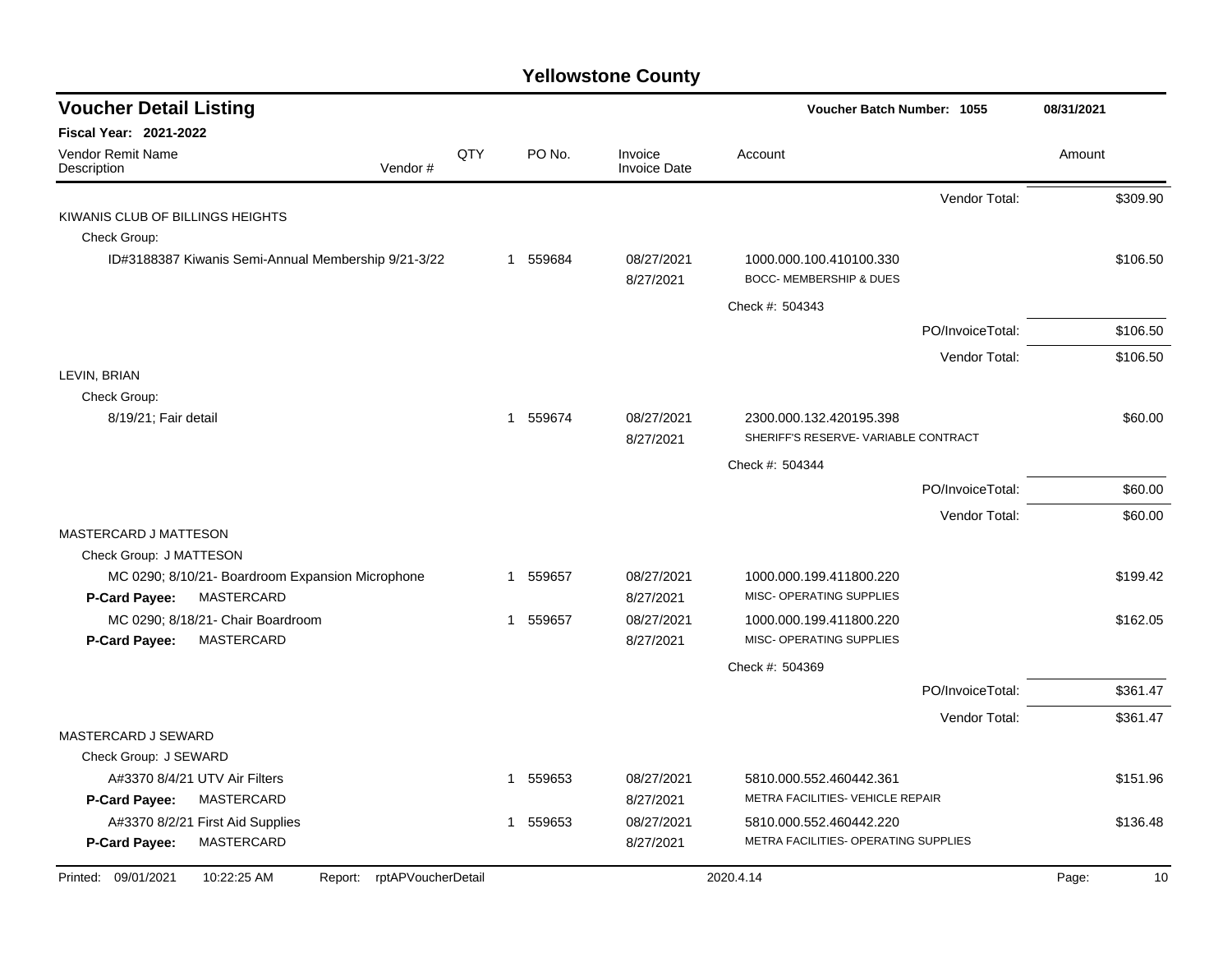| <b>Voucher Detail Listing</b>                   |                    |     |                        |                                | Voucher Batch Number: 1055            | 08/31/2021  |
|-------------------------------------------------|--------------------|-----|------------------------|--------------------------------|---------------------------------------|-------------|
| <b>Fiscal Year: 2021-2022</b>                   |                    |     |                        |                                |                                       |             |
| <b>Vendor Remit Name</b><br>Description         | Vendor #           | QTY | PO No.                 | Invoice<br><b>Invoice Date</b> | Account                               | Amount      |
| A#3370 8/2/21 Vacuum                            |                    |     | 1 559653               | 08/27/2021                     | 5810.000.552.460442.224               | \$149.00    |
| <b>MASTERCARD</b><br><b>P-Card Payee:</b>       |                    |     |                        | 8/27/2021                      | METRA FACILITIES- JANITORIAL SUPPLIES |             |
|                                                 |                    |     |                        |                                | Check #: 504370                       |             |
|                                                 |                    |     |                        |                                | PO/InvoiceTotal:                      | \$437.44    |
|                                                 |                    |     |                        |                                | Vendor Total:                         | \$437.44    |
| MASTERCARD J VALDEZ                             |                    |     |                        |                                |                                       |             |
| Check Group: J VALDEZ                           |                    |     |                        |                                |                                       |             |
| I#6366 Holiday 8/4/21                           |                    |     | 1 559658               | 08/27/2021                     | 2300.000.136.420200.231               | \$62.53     |
| <b>MASTERCARD</b><br><b>P-Card Payee:</b>       |                    |     |                        | 8/27/2021                      | DETENTION- GAS/OIL/GREASE             |             |
| I#6366 Katom Microwave (Units)                  |                    |     | 559658<br>$\mathbf{1}$ | 08/27/2021                     | 2300.000.136.420200.220               | \$834.56    |
| <b>MASTERCARD</b><br><b>P-Card Payee:</b>       |                    |     |                        | 8/27/2021                      | DETENTION- OPERATING SUPPLIES         |             |
| 1#6366 Notary Exam Sgt Millard                  |                    | -1  | 559658                 | 08/27/2021                     | 2300.000.136.420200.220               | \$25.00     |
| P-Card Payee:<br>MASTERCARD                     |                    |     |                        | 8/27/2021                      | DETENTION- OPERATING SUPPLIES         |             |
| I#6366 Holiday 8/1/21                           |                    |     | 559658<br>-1           | 08/27/2021                     | 2300.000.136.420200.231               | \$33.97     |
| <b>MASTERCARD</b><br>P-Card Payee:              |                    |     |                        | 8/27/2021                      | DETENTION- GAS/OIL/GREASE             |             |
| I#6366 Hotel IFA Training, Missoula 8/1-3/21 DB |                    |     | 559658<br>$\mathbf{1}$ | 08/27/2021                     | 2300.000.136.420200.370               | \$286.96    |
| <b>MASTERCARD</b><br><b>P-Card Payee:</b>       |                    |     |                        | 8/27/2021                      | <b>DETENTION- TRAVEL</b>              |             |
| 1#6366 Hotel IFA Taining Missoula 8/1-3/21 JV   |                    |     | 559658<br>1            | 08/27/2021                     | 2300.000.136.420200.370               | \$286.96    |
| <b>P-Card Payee:</b><br>MASTERCARD              |                    |     |                        | 8/27/2021                      | DETENTION- TRAVEL                     |             |
| 1#6366 Noons Station 8/3/21                     |                    | -1  | 559658                 | 08/27/2021                     | 2300.000.136.420200.231               | \$29.23     |
| MASTERCARD<br><b>P-Card Payee:</b>              |                    |     |                        | 8/27/2021                      | DETENTION- GAS/OIL/GREASE             |             |
| 1#6366 AMZN Computer Mouse (control)            |                    | -1  | 559658                 | 08/27/2021                     | 2300.000.136.420200.210               | \$24.99     |
| MASTERCARD<br><b>P-Card Payee:</b>              |                    |     |                        | 8/27/2021                      | DETENTION- OFFICE SUPPLIES            |             |
| I#6366 UPS 8/11/21                              |                    | 1   | 559658                 | 08/27/2021                     | 2300.000.136.420200.210               | \$67.78     |
| MASTERCARD<br>P-Card Payee:                     |                    |     |                        | 8/27/2021                      | DETENTION- OFFICE SUPPLIES            |             |
| I#6366 UPS 8/11/21                              |                    |     | 559658<br>1            | 08/27/2021                     | 2300.000.136.420200.210               | \$5.80      |
| MASTERCARD<br><b>P-Card Payee:</b>              |                    |     |                        | 8/27/2021                      | DETENTION- OFFICE SUPPLIES            |             |
| I#6366 Hanger Clinic                            |                    | 1   | 559658                 | 08/27/2021                     | 2300.000.136.420200.351               | \$1,118.40  |
| MASTERCARD<br><b>P-Card Payee:</b>              |                    |     |                        | 8/27/2021                      | DETENTION- MEDICAL/DENTAL SUPPLIES    |             |
| I#6366 UPS 8/15/21                              |                    |     | 1 559658               | 08/27/2021                     | 2300.000.136.420200.210               | \$18.00     |
| MASTERCARD<br><b>P-Card Payee:</b>              |                    |     |                        | 8/27/2021                      | DETENTION- OFFICE SUPPLIES            |             |
| Printed: 09/01/2021<br>10:22:25 AM<br>Report:   | rptAPVoucherDetail |     |                        |                                | 2020.4.14                             | Page:<br>11 |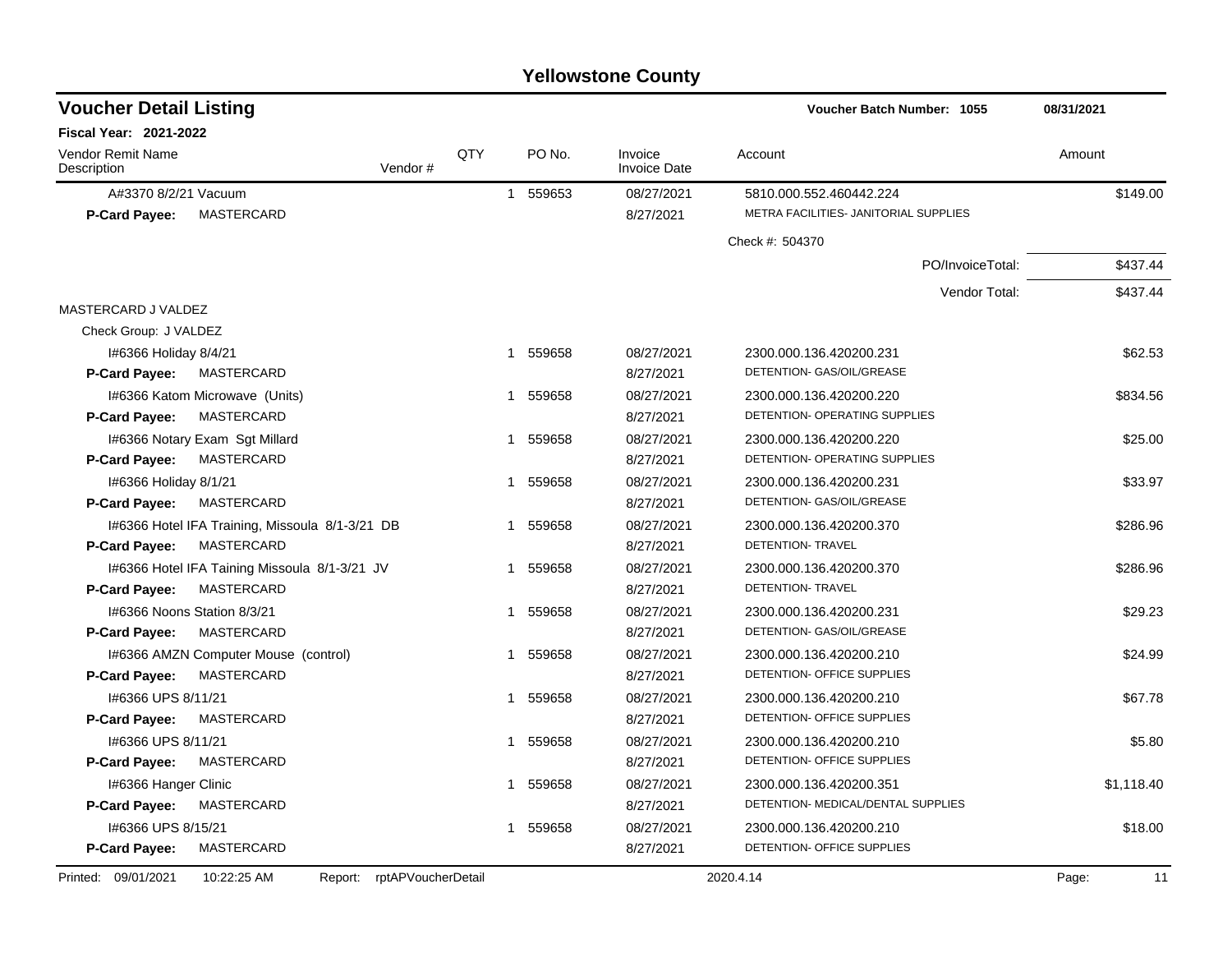| <b>Voucher Detail Listing</b>                                    |     |                        |                                | Voucher Batch Number: 1055       |                  | 08/31/2021  |
|------------------------------------------------------------------|-----|------------------------|--------------------------------|----------------------------------|------------------|-------------|
| <b>Fiscal Year: 2021-2022</b>                                    |     |                        |                                |                                  |                  |             |
| <b>Vendor Remit Name</b><br>Vendor#<br>Description               | QTY | PO No.                 | Invoice<br><b>Invoice Date</b> | Account                          |                  | Amount      |
|                                                                  |     |                        |                                | Check #: 504371                  |                  |             |
|                                                                  |     |                        |                                |                                  | PO/InvoiceTotal: | \$2,794.18  |
|                                                                  |     |                        |                                |                                  | Vendor Total:    | \$2,794.18  |
| <b>MASTERCARD M LINDER</b>                                       |     |                        |                                |                                  |                  |             |
| Check Group: M LINDER                                            |     |                        |                                |                                  |                  |             |
| #2462; Amazon - flash drives                                     |     | 1 559670               | 08/27/2021                     | 2300.000.131.420140.202          |                  | \$474.15    |
| MASTERCARD<br><b>P-Card Payee:</b>                               |     |                        | 8/27/2021                      | DETECTIVES- EXPENSE OF INVEST    |                  |             |
| #2462; Fuel - Mutual aid Ashland MT fire (M.L.)                  |     | 1 559670               | 08/27/2021                     | 2300.000.130.420110.231          |                  | \$25.30     |
| MASTERCARD<br><b>P-Card Payee:</b>                               |     |                        | 8/27/2021                      | ADMIN- GAS/OIL/GREASE            |                  |             |
| #2462; Amazon - training cartridges, shotgun wrench              |     | 559670<br>1            | 08/27/2021                     | 2300.000.132.420150.227          |                  | \$40.96     |
| MASTERCARD<br>P-Card Payee:                                      |     |                        | 8/27/2021                      | PATROL- FIREARMS SUPPLIES        |                  |             |
| #2462; Fuel - Mutual aid Ashland MT fire (M.L.)                  |     | 559670<br>$\mathbf{1}$ | 08/27/2021                     | 2300.000.130.420110.231          |                  | \$13.80     |
| <b>MASTERCARD</b><br><b>P-Card Payee:</b>                        |     |                        | 8/27/2021                      | ADMIN- GAS/OIL/GREASE            |                  |             |
| #2462; Fuel - Mutual aid Ashland MT fire (M.L.)                  |     | 559670<br>1            | 08/27/2021                     | 2300.000.130.420110.231          |                  | \$44.73     |
| <b>MASTERCARD</b><br><b>P-Card Payee:</b>                        |     |                        | 8/27/2021                      | ADMIN- GAS/OIL/GREASE            |                  |             |
| #2462; Fuel - Mutual aid Ashland MT fire (M.L.)                  |     | 559670<br>$\mathbf{1}$ | 08/27/2021                     | 2300.000.130.420110.231          |                  | \$20.58     |
| <b>MASTERCARD</b><br><b>P-Card Payee:</b>                        |     |                        | 8/27/2021                      | ADMIN- GAS/OIL/GREASE            |                  |             |
| #2462; Amazon - CD/DVD labels                                    |     | 559670<br>1            | 08/27/2021                     | 2300.000.131.420140.220          |                  | \$60.36     |
| MASTERCARD<br><b>P-Card Payee:</b>                               |     |                        | 8/27/2021                      | DETECTIVES- OPERATING SUPPLIES   |                  |             |
| #2462; Amazon - color copy paper                                 |     | 1 559670               | 08/27/2021                     | 2300.000.130.420110.210          |                  | \$25.48     |
| MASTERCARD<br><b>P-Card Payee:</b>                               |     |                        | 8/27/2021                      | <b>ADMIN- OFFICE SUPPLIES</b>    |                  |             |
|                                                                  |     |                        |                                | Check #: 504372                  |                  |             |
|                                                                  |     |                        |                                |                                  | PO/InvoiceTotal: | \$705.36    |
|                                                                  |     |                        |                                |                                  | Vendor Total:    | \$705.36    |
| MASTERCARD METRAPARK CONCESSIONS                                 |     |                        |                                |                                  |                  |             |
| Check Group: METRAPARK<br><b>CONCESSION</b>                      |     |                        |                                |                                  |                  |             |
| A#9144 7/19/21 ID Card Supplies                                  |     | 1 559646               | 08/27/2021                     | 5810.000.557.460442.220          |                  | \$266.73    |
| <b>P-Card Payee:</b><br>MASTERCARD                               |     |                        | 8/27/2021                      | METRA FAIR- OPERATING SUPPLIES   |                  |             |
| A#9144 O#31054484 7/29/21 Travis Tritt Catering                  |     | 1 559646               | 08/27/2021                     | 5810.000.553.460442.228          |                  | \$92.32     |
| P-Card Payee:<br>MASTERCARD                                      |     |                        | 8/27/2021                      | METRA CONCESSIONS- FOOD-CATERING |                  |             |
| Report: rptAPVoucherDetail<br>Printed: 09/01/2021<br>10:22:25 AM |     |                        |                                | 2020.4.14                        |                  | Page:<br>12 |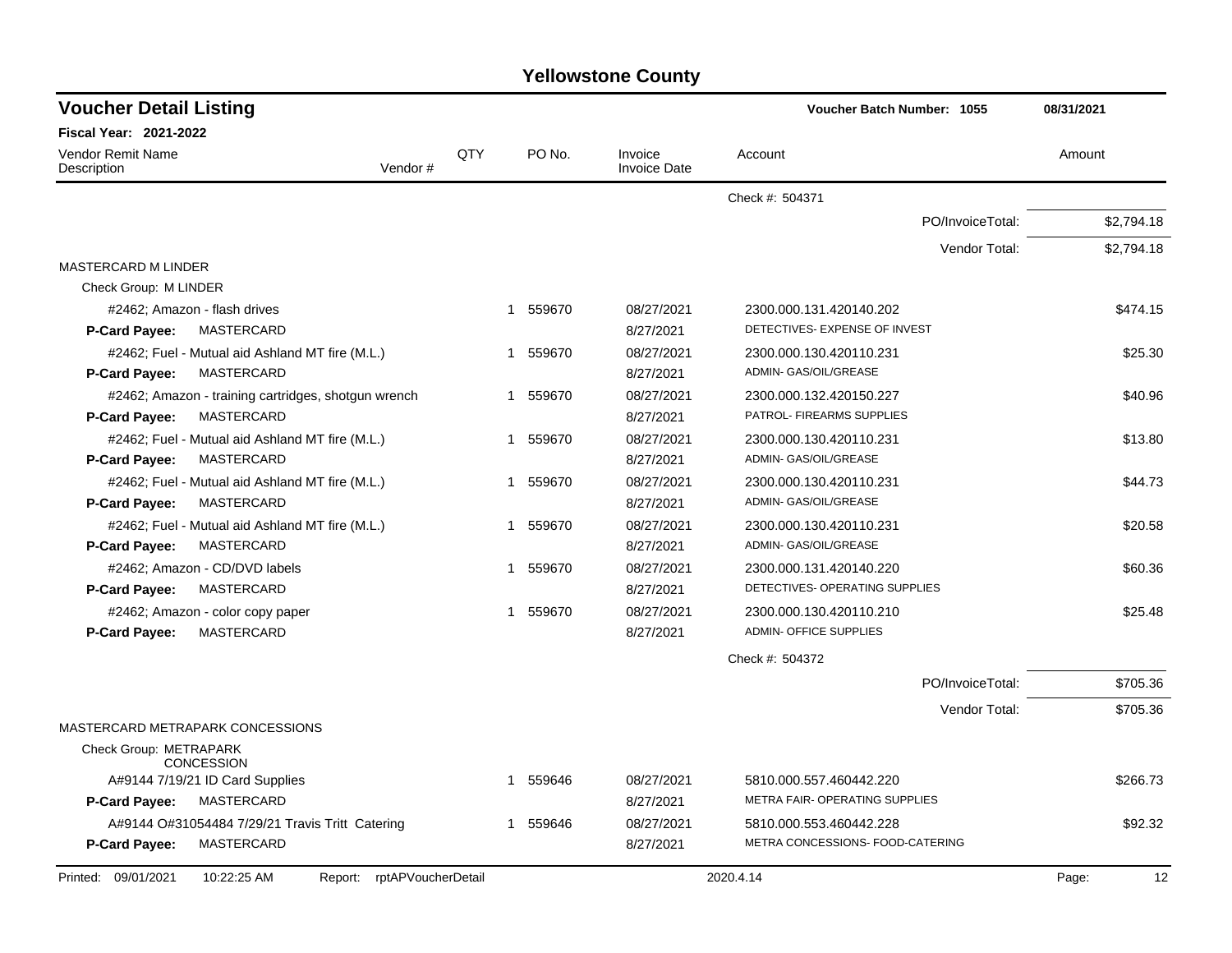#### A#9144 7/30/21 Travis Tritt Catering 1 1 559646 08/27/2021 5810.000.553.460442.228 \$197.93 **P-Card Payee:** MASTERCARD 8/27/2021 METRA CONCESSIONS- FOOD-CATERING A#9144 7/30/21 Travis Tritt Catering  $1 559646 08/27/2021 5810.000.553.460442.228$ \$91.34 **P-Card Payee:** MASTERCARD **8/27/2021** METRA CONCESSIONS- FOOD-CATERING A#9144 8/6/21 - Straw Waddle 1 1 559646 08/27/2021 5810.000.557.460442.220 \$272.49 **P-Card Payee:** MASTERCARD **8/27/2021** METRA FAIR- OPERATING SUPPLIES A#9144 8/10/21 Dressing Rm Refrig  $1 559646 0.8/27/2021 5810.000.554.460442.220$  \$199.98 **P-Card Payee:** MASTERCARD **8/27/2021** METRA EVENTS- OPERATING SUPPLIES A#9144 8/10/21 Fair Dept Meeting  $1 559646 08/27/2021 5810.000.557.460442.256$ \$278.28 **P-Card Payee:** MASTERCARD **8/27/2021** METRA FAIR- INTERNAL FOOD USE A#9144 8/10/21 Dressing Rm Refrig  $2\quad 559646$   $08/27/2021$   $5810.000.554.460442.220$  \$399.96 **P-Card Payee:** MASTERCARD **8/27/2021** METRA EVENTS- OPERATING SUPPLIES A#9144 8/11/21 Pavilion Refrig 1 559646 1 559646 08/27/2021 5810.000.553.460442.220 **P-Card Payee:** MASTERCARD **8/27/2021** METRA CONCESSIONS- OPERATING SUPPLIES A#9144 8/11/21 Skybox Supplies  $1 559646 08/27/2021 5810.000.557.460442.223$  \$20.64 **P-Card Payee:** MASTERCARD 8/27/2021 METRA FAIR- CONCESSIONS FOOD A#9144 8/11/21 KESHA Hospitalty  $$39.80$ <br>1 559646 08/27/2021 5810.000.557.460443.228 **P-Card Payee:** MASTERCARD **MASTER ARE ALCORED ASSESSED AS A RESPONSE A SECURITY METRA FAIR ENTERTAINMENT- FOOD CATERING** A#9144 8/12/21 EXTENSION CORDS 1 559646 08/27/2021 5810.000.557.460442.223 \$270.97 **P-Card Payee:** MASTERCARD 8/27/2021 METRA FAIR- CONCESSIONS FOOD A#9144 8/12/21 NIGHT SHOWS FOOD 1 559646 08/27/2021 5810.000.557.460443.228 5810.000 557.460443.228 **P-Card Payee:** MASTERCARD **8/27/2021 METRA FAIR ENTERTAINMENT- FOOD CATERING** A#9144 8/11/21 SAM'S CLUB FOOD 1 559646 08/27/2021 5810.000.557.460442.256 5504.50 **P-Card Payee:** MASTERCARD **8/27/2021** METRA FAIR- INTERNAL FOOD USE A#9144 8/14/21 NIGHT SHOWS FOOD 1 559646 08/27/2021 5810.000.557.460443.228 5810.000 557.460443.228 **P-Card Payee:** MASTERCARD **8/27/2021** METRA FAIR ENTERTAINMENT- FOOD CATERING A#9144 8/14/21 SAM'S CLUB FOOD 1 559646 08/27/2021 5810.000.557.460442.256 5390.38 **P-Card Payee:** MASTERCARD **8/27/2021** METRA FAIR- INTERNAL FOOD USE A#9144 8/16/21 CHAFING FUEL 1 559646 08/27/2021 5810.000.557.460442.220 588.65 **P-Card Payee:** MASTERCARD **8/27/2021** METRA FAIR- OPERATING SUPPLIES **Voucher Batch Number:** Vendor Remit Name **Description Voucher Detail Listing Fiscal Year: 2021-2022 1055 08/31/2021** PO No. Invoice Account Amount Amount Amount Amount Vendor # QTY Invoice Date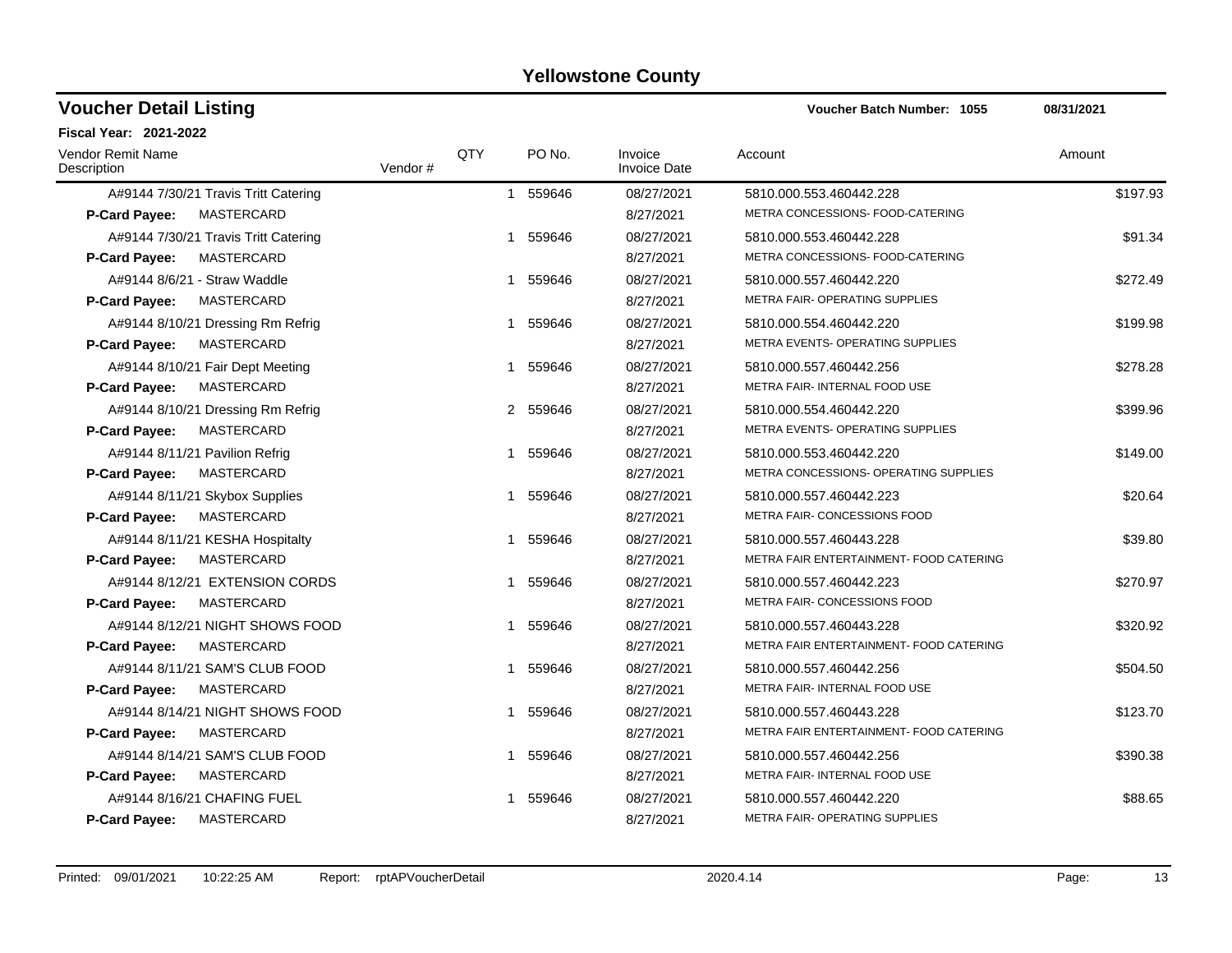| <b>Voucher Detail Listing</b>           |                                                    |                    |    |          |                                | <b>Voucher Batch Number: 1055</b>       | 08/31/2021  |
|-----------------------------------------|----------------------------------------------------|--------------------|----|----------|--------------------------------|-----------------------------------------|-------------|
| <b>Fiscal Year: 2021-2022</b>           |                                                    |                    |    |          |                                |                                         |             |
| <b>Vendor Remit Name</b><br>Description | Vendor#                                            | QTY                |    | PO No.   | Invoice<br><b>Invoice Date</b> | Account                                 | Amount      |
|                                         | A#9144 8/15/21 STERNO FUEL/SCISSORS                |                    |    | 1 559646 | 08/27/2021                     | 5810.000.557.460442.220                 | \$66.94     |
| <b>P-Card Payee:</b>                    | MASTERCARD                                         |                    |    |          | 8/27/2021                      | METRA FAIR- OPERATING SUPPLIES          |             |
| A#9144 8/19/21 NIGHT SHOWS FOOD         |                                                    |                    | 1  | 559646   | 08/27/2021                     | 5810.000.557.460443.228                 | \$53.70     |
| <b>P-Card Payee:</b>                    | MASTERCARD                                         |                    |    |          | 8/27/2021                      | METRA FAIR ENTERTAINMENT- FOOD CATERING |             |
|                                         |                                                    |                    |    |          |                                | Check #: 504373                         |             |
|                                         |                                                    |                    |    |          |                                | PO/InvoiceTotal:                        | \$3,828.23  |
|                                         |                                                    |                    |    |          |                                | Vendor Total:                           | \$3,828.23  |
| <b>MASTERCARD S METZGER</b>             |                                                    |                    |    |          |                                |                                         |             |
| Check Group: S METZGER                  |                                                    |                    |    |          |                                |                                         |             |
|                                         | 1#8592 Notary Exam SGT SEIBERT 8/5/21              |                    |    | 1 559655 | 08/27/2021                     | 2300.000.136.420200.220                 | \$25.00     |
| <b>P-Card Payee:</b>                    | <b>MASTERCARD</b>                                  |                    |    |          | 8/27/2021                      | DETENTION- OPERATING SUPPLIES           |             |
|                                         | I#8592 NW Shuttle Conf, Billings 9/12-16/21 RP     |                    | 1  | 559655   | 08/27/2021                     | 2300.000.136.420200.380                 | \$284.48    |
| <b>P-Card Payee:</b>                    | MASTERCARD                                         |                    |    |          | 8/27/2021                      | <b>DETENTION- TRAINING</b>              |             |
| <b>I#8592 ADOBE</b>                     |                                                    |                    | 1  | 559655   | 08/27/2021                     | 2300.000.136.420200.368                 | \$14.99     |
| <b>P-Card Payee:</b>                    | MASTERCARD                                         |                    |    |          | 8/27/2021                      | DETENTION- SOFTWARE/HARDWARE MAINT      |             |
|                                         | I#8592 Hotel, CJIN TAC Conf Fairmont 9/21-23/21 BD |                    | 1  | 559655   | 08/27/2021                     | 2300.000.136.420200.370                 | \$96.00     |
| <b>P-Card Payee:</b>                    | <b>MASTERCARD</b>                                  |                    |    |          | 8/27/2021                      | DETENTION- TRAVEL                       |             |
| CG.                                     | 1#8592 Reg MSPOA Honor Guard, Helena, 9/6-11/21    |                    | -1 | 559655   | 08/27/2021                     | 2300.000.136.420200.380                 | \$435.00    |
| <b>P-Card Payee:</b>                    | MASTERCARD                                         |                    |    |          | 8/27/2021                      | <b>DETENTION- TRAINING</b>              |             |
|                                         |                                                    |                    |    |          |                                | Check #: 504374                         |             |
|                                         |                                                    |                    |    |          |                                | PO/InvoiceTotal:                        | \$855.47    |
|                                         |                                                    |                    |    |          |                                | Vendor Total:                           | \$855.47    |
| MASTERCARD T GOODRIDGE                  |                                                    |                    |    |          |                                |                                         |             |
| Check Group: T GOODRIDGE                |                                                    |                    |    |          |                                |                                         |             |
| A#3270 7/21/21 Masterplan Durell        |                                                    |                    | -1 | 559645   | 08/27/2021                     | 5810.000.551.460442.256                 | \$53.50     |
| <b>P-Card Payee:</b>                    | MASTERCARD                                         |                    |    |          | 8/27/2021                      | METRA ADMIN- INTERNAL FOOD USE          |             |
|                                         | A#3270 7/28/21 Kinetic Masterplan Parking          |                    | -1 | 559645   | 08/27/2021                     | 5810.000.551.460442.220                 | \$1.00      |
| <b>P-Card Payee:</b>                    | MASTERCARD                                         |                    |    |          | 8/27/2021                      | METRA ADMIN- OPERATING SUPPLIES         |             |
|                                         | A#3270 7/29/21 Youth Art Bulletin Boards           |                    | 1  | 559645   | 08/27/2021                     | 5810.000.557.460442.220                 | \$149.94    |
| P-Card Payee:                           | MASTERCARD                                         |                    |    |          | 8/27/2021                      | METRA FAIR- OPERATING SUPPLIES          |             |
| Printed: 09/01/2021                     | 10:22:25 AM<br>Report:                             | rptAPVoucherDetail |    |          |                                | 2020.4.14                               | Page:<br>14 |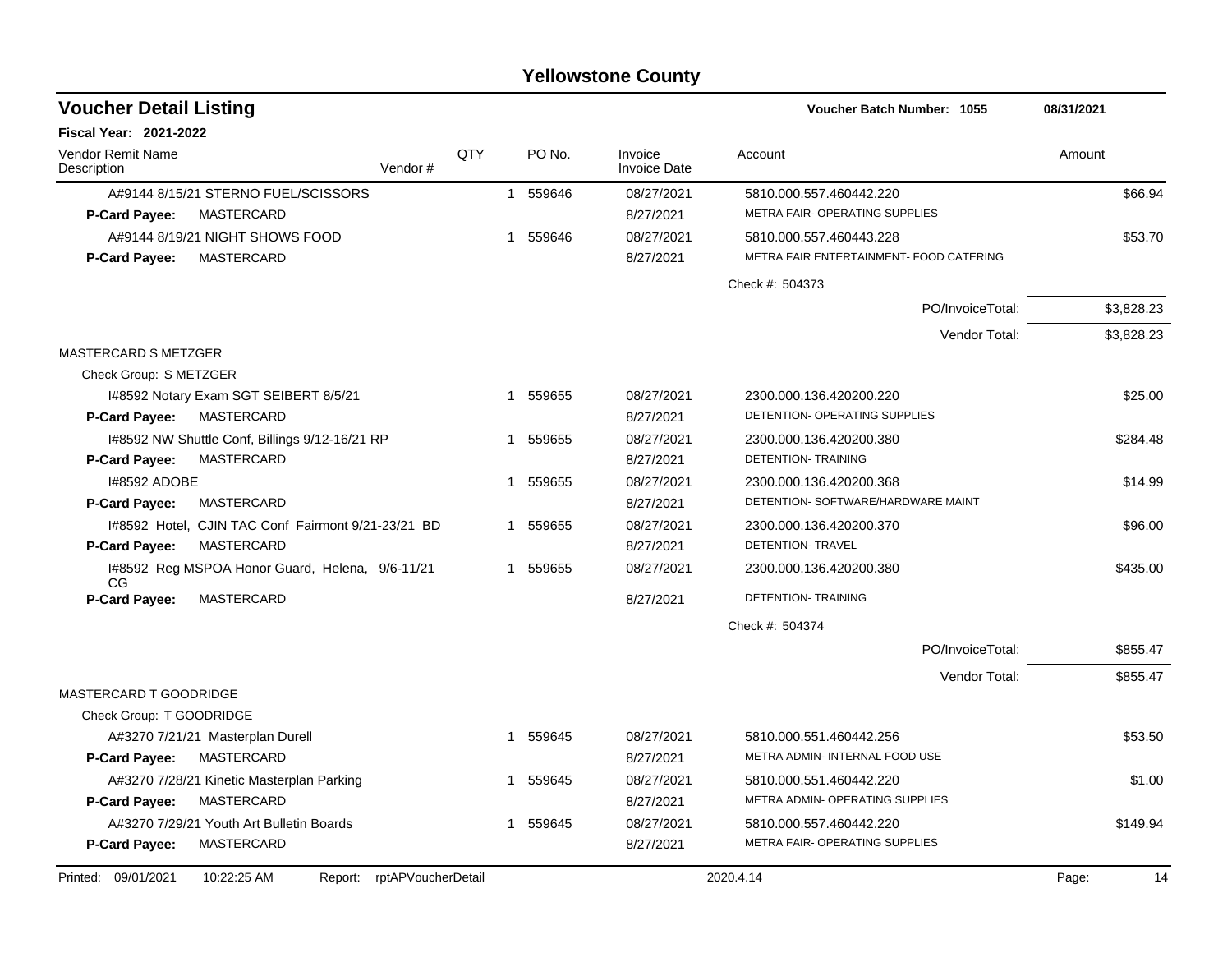| <b>Voucher Detail Listing</b>                                                       |         |            |                        |                                | Voucher Batch Number: 1055                                                               | 08/31/2021 |
|-------------------------------------------------------------------------------------|---------|------------|------------------------|--------------------------------|------------------------------------------------------------------------------------------|------------|
| <b>Fiscal Year: 2021-2022</b>                                                       |         |            |                        |                                |                                                                                          |            |
| Vendor Remit Name<br>Description                                                    | Vendor# | <b>QTY</b> | PO No.                 | Invoice<br><b>Invoice Date</b> | Account                                                                                  | Amount     |
| A#3270 8/3/21 Masterplan Kinetic Parking<br>MASTERCARD<br><b>P-Card Payee:</b>      |         |            | 1 559645               | 08/27/2021<br>8/27/2021        | 5810.000.551.460442.220<br><b>METRA ADMIN- OPERATING SUPPLIES</b>                        | \$1.00     |
| A#3270 7/29/21 BUS RENTAL<br><b>MASTERCARD</b><br><b>P-Card Payee:</b>              |         |            | 1 559645               | 08/27/2021<br>8/27/2021        | 5810.000.557.460442.533<br>METRA FAIR- EQUIPMENT RENTAL                                  | \$1,482.00 |
| A#3270 8/10/21 SUNSHADE<br><b>MASTERCARD</b><br><b>P-Card Payee:</b>                |         |            | 1 559645               | 08/27/2021<br>8/27/2021        | 5810.000.557.460442.220<br>METRA FAIR- OPERATING SUPPLIES                                | \$41.97    |
| A#3270 8/10/21 STORAGE MONEY BOX<br>P-Card Payee:<br>MASTERCARD                     |         |            | 559645<br>1            | 08/27/2021<br>8/27/2021        | 5810.000.557.460442.220<br>METRA FAIR- OPERATING SUPPLIES                                | \$66.89    |
| A#3270 8/15/21 Gate Acts Bands Food<br>MASTERCARD<br><b>P-Card Payee:</b>           |         |            | 559645<br>1            | 08/27/2021<br>8/27/2021        | 5810.000.557.460442.256<br>METRA FAIR- INTERNAL FOOD USE                                 | \$75.56    |
|                                                                                     |         |            |                        |                                | Check #: 504375                                                                          |            |
|                                                                                     |         |            |                        |                                | PO/InvoiceTotal:                                                                         | \$1,871.86 |
| MASTERCARD, B DUTCHER                                                               | 046464  |            |                        |                                | Vendor Total:                                                                            | \$1,871.86 |
| Check Group: B DUTCHER                                                              |         |            |                        |                                |                                                                                          |            |
| A#5102 7/22/21 Pizza Entry Office Mtg<br>MASTERCARD<br><b>P-Card Payee:</b>         |         |            | 559643<br>$\mathbf{1}$ | 08/27/2021<br>8/27/2021        | 5810.000.557.460442.220<br>METRA FAIR- OPERATING SUPPLIES                                | \$61.00    |
| A#5102 7/26 Airfare Fee Stallman Judge<br><b>MASTERCARD</b><br><b>P-Card Payee:</b> |         |            | 559643<br>1            | 08/27/2021<br>8/27/2021        | 5810.000.557.460442.743<br>METRA FAIR- JUDGES/SUPERINTENDANCE                            | \$40.00    |
| A#5102 7/26/21 Airfare Judge Stallman<br>P-Card Payee:<br>MASTERCARD                |         |            | 559643<br>1            | 08/27/2021<br>8/27/2021        | 5810.000.557.460442.743<br>METRA FAIR- JUDGES/SUPERINTENDANCE                            | \$802.00   |
| A#5102 7/26/21 Airfare Fee Judge Martin<br><b>P-Card Payee:</b><br>MASTERCARD       |         |            | 1 559643               | 08/27/2021<br>8/27/2021        | 5810.000.557.460442.743<br><b>METRA FAIR- JUDGES/SUPERINTENDANCE</b>                     | \$40.00    |
| A#5102 Airfare Judge Martin<br><b>MASTERCARD</b><br><b>P-Card Payee:</b>            |         |            | 559643<br>$\mathbf{1}$ | 08/27/2021<br>8/27/2021        | 5810.000.557.460442.743<br>METRA FAIR- JUDGES/SUPERINTENDANCE                            | \$375.09   |
| A#5102 7/28/21 Catering Decorations<br>MASTERCARD<br><b>P-Card Payee:</b>           |         |            | 1 559643               | 08/27/2021<br>8/27/2021        | 5810.000.553.460442.220<br>METRA CONCESSIONS- OPERATING SUPPLIES                         | \$49.99    |
| A#5102 8/2/21 Authorize. Net July 2021<br>MASTERCARD<br><b>P-Card Payee:</b>        |         |            | 1 559643               | 08/27/2021<br>8/27/2021        | 5810.000.556.460442.398<br><b>METRA ADMISSIONS- VARIABLE CONTRACT</b><br><b>SERVICES</b> | \$214.40   |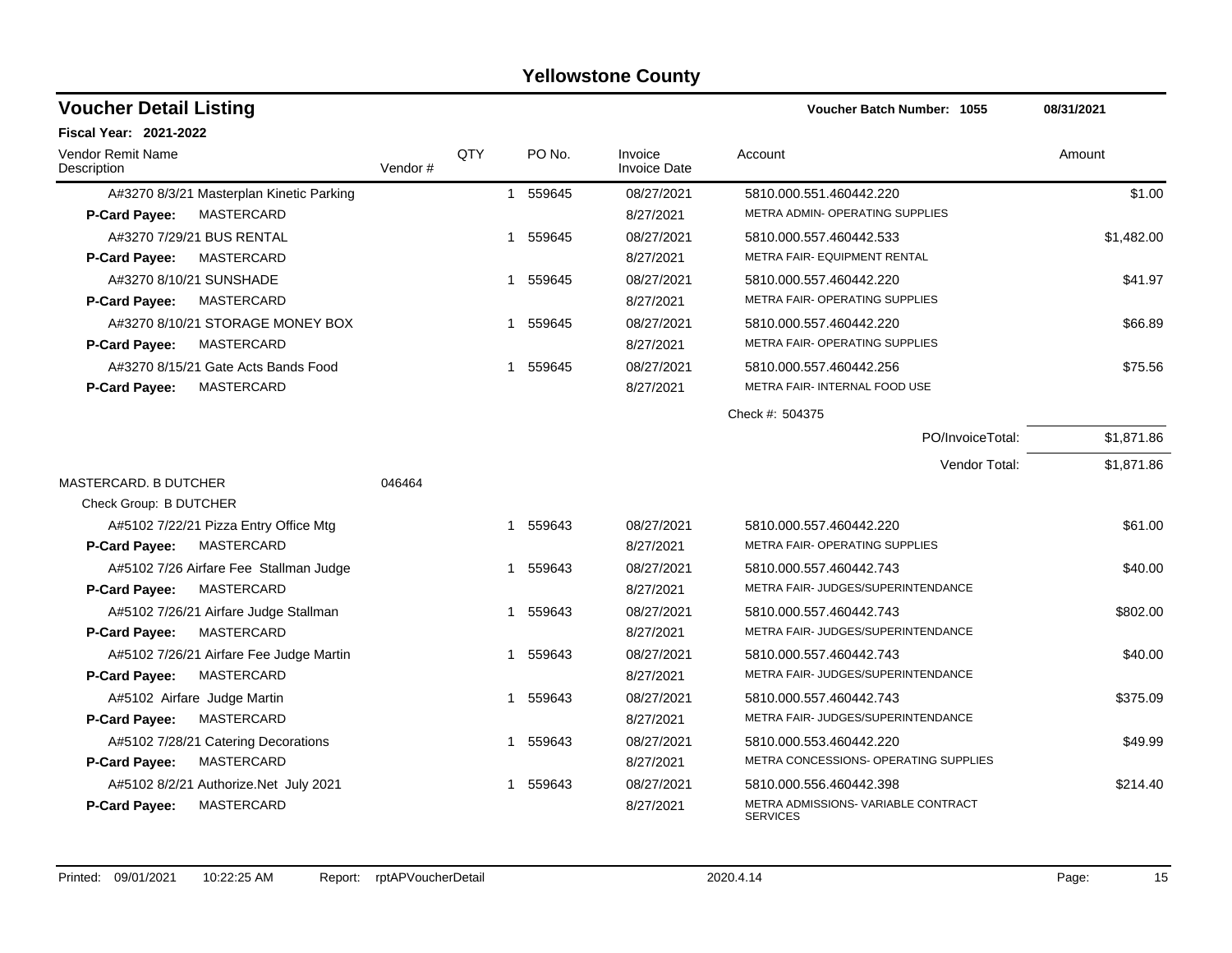| QTY<br>PO No.<br>Invoice<br>Vendor Remit Name<br>Account<br>Amount<br>Vendor#<br><b>Invoice Date</b><br>Description<br>08/27/2021<br>\$120.77<br>A#5102 8/3/21 Lowes - Masks/Bug Spray<br>1 559643<br>5810.000.557.460442.220<br><b>MASTERCARD</b><br>METRA FAIR- OPERATING SUPPLIES<br>P-Card Payee:<br>8/27/2021<br>A#5102 7/29/21 Bus Charter<br>559643<br>08/27/2021<br>5810.000.557.460442.533<br>\$966.00<br>1<br>METRA FAIR- EQUIPMENT RENTAL<br>MASTERCARD<br>P-Card Payee:<br>8/27/2021<br>A#5102 I#4001541 8/11/21 Cancelation Fee Stallman<br>559643<br>08/27/2021<br>5810.000.557.460442.743<br>\$50.00<br>1<br>METRA FAIR- JUDGES/SUPERINTENDANCE<br>MASTERCARD<br>P-Card Payee:<br>8/27/2021<br>A#5102 8/13/21 DISH TV<br>1 559643<br>08/27/2021<br>5810.000.552.460442.398<br>\$258.04<br>METRA FACILITIES- VARIABLE CONTRACT SERVICE<br>MASTERCARD<br>P-Card Payee:<br>8/27/2021<br>A#5102 8/11/21 l#4001541 8/11/21 Airfare Cancel<br>559643<br>08/27/2021<br>5810.000.557.460442.743<br>(\$702.00)<br>1<br><b>Stallman Return from United</b><br>P-Card Payee:<br>MASTERCARD<br>8/27/2021<br>METRA FAIR- JUDGES/SUPERINTENDANCE<br>Check #: 504368<br>PO/InvoiceTotal:<br>\$2,275.29<br>Vendor Total:<br>\$2,275.29<br>Check Group:<br>Reg MCTA Conf Fairmont, 9/13-16/21 MH<br>1 559687<br>08/27/2021<br>1000.000.113.410540.380<br>\$250.00<br><b>TREASURER-TRAINING</b><br>8/27/2021<br>Check #: 504345<br>\$250.00<br>PO/InvoiceTotal:<br>Vendor Total:<br>\$250.00<br>040762<br>Check Group:<br>A#75857665790; Svc. Payne bldg. 8/18/21<br>559669<br>08/27/2021<br>2300.000.135.420180.344<br>\$91.90<br>1<br>MISC- GAS<br>8/27/2021<br>A#51571310005 Svc. evid. bldg. 8/20/21<br>559669<br>08/27/2021<br>2300.000.131.420140.344<br>\$74.45<br>1<br>DETECTIVES- GAS<br>8/27/2021<br>Check #: 504346<br>PO/InvoiceTotal:<br>\$166.35<br>Check Group: | <b>Voucher Detail Listing</b>   |  |  | Voucher Batch Number: 1055 | 08/31/2021 |
|-----------------------------------------------------------------------------------------------------------------------------------------------------------------------------------------------------------------------------------------------------------------------------------------------------------------------------------------------------------------------------------------------------------------------------------------------------------------------------------------------------------------------------------------------------------------------------------------------------------------------------------------------------------------------------------------------------------------------------------------------------------------------------------------------------------------------------------------------------------------------------------------------------------------------------------------------------------------------------------------------------------------------------------------------------------------------------------------------------------------------------------------------------------------------------------------------------------------------------------------------------------------------------------------------------------------------------------------------------------------------------------------------------------------------------------------------------------------------------------------------------------------------------------------------------------------------------------------------------------------------------------------------------------------------------------------------------------------------------------------------------------------------------------------------------------------------------------------------------------------------------|---------------------------------|--|--|----------------------------|------------|
|                                                                                                                                                                                                                                                                                                                                                                                                                                                                                                                                                                                                                                                                                                                                                                                                                                                                                                                                                                                                                                                                                                                                                                                                                                                                                                                                                                                                                                                                                                                                                                                                                                                                                                                                                                                                                                                                             | <b>Fiscal Year: 2021-2022</b>   |  |  |                            |            |
|                                                                                                                                                                                                                                                                                                                                                                                                                                                                                                                                                                                                                                                                                                                                                                                                                                                                                                                                                                                                                                                                                                                                                                                                                                                                                                                                                                                                                                                                                                                                                                                                                                                                                                                                                                                                                                                                             |                                 |  |  |                            |            |
|                                                                                                                                                                                                                                                                                                                                                                                                                                                                                                                                                                                                                                                                                                                                                                                                                                                                                                                                                                                                                                                                                                                                                                                                                                                                                                                                                                                                                                                                                                                                                                                                                                                                                                                                                                                                                                                                             |                                 |  |  |                            |            |
|                                                                                                                                                                                                                                                                                                                                                                                                                                                                                                                                                                                                                                                                                                                                                                                                                                                                                                                                                                                                                                                                                                                                                                                                                                                                                                                                                                                                                                                                                                                                                                                                                                                                                                                                                                                                                                                                             |                                 |  |  |                            |            |
|                                                                                                                                                                                                                                                                                                                                                                                                                                                                                                                                                                                                                                                                                                                                                                                                                                                                                                                                                                                                                                                                                                                                                                                                                                                                                                                                                                                                                                                                                                                                                                                                                                                                                                                                                                                                                                                                             |                                 |  |  |                            |            |
|                                                                                                                                                                                                                                                                                                                                                                                                                                                                                                                                                                                                                                                                                                                                                                                                                                                                                                                                                                                                                                                                                                                                                                                                                                                                                                                                                                                                                                                                                                                                                                                                                                                                                                                                                                                                                                                                             |                                 |  |  |                            |            |
|                                                                                                                                                                                                                                                                                                                                                                                                                                                                                                                                                                                                                                                                                                                                                                                                                                                                                                                                                                                                                                                                                                                                                                                                                                                                                                                                                                                                                                                                                                                                                                                                                                                                                                                                                                                                                                                                             |                                 |  |  |                            |            |
|                                                                                                                                                                                                                                                                                                                                                                                                                                                                                                                                                                                                                                                                                                                                                                                                                                                                                                                                                                                                                                                                                                                                                                                                                                                                                                                                                                                                                                                                                                                                                                                                                                                                                                                                                                                                                                                                             |                                 |  |  |                            |            |
|                                                                                                                                                                                                                                                                                                                                                                                                                                                                                                                                                                                                                                                                                                                                                                                                                                                                                                                                                                                                                                                                                                                                                                                                                                                                                                                                                                                                                                                                                                                                                                                                                                                                                                                                                                                                                                                                             |                                 |  |  |                            |            |
|                                                                                                                                                                                                                                                                                                                                                                                                                                                                                                                                                                                                                                                                                                                                                                                                                                                                                                                                                                                                                                                                                                                                                                                                                                                                                                                                                                                                                                                                                                                                                                                                                                                                                                                                                                                                                                                                             |                                 |  |  |                            |            |
|                                                                                                                                                                                                                                                                                                                                                                                                                                                                                                                                                                                                                                                                                                                                                                                                                                                                                                                                                                                                                                                                                                                                                                                                                                                                                                                                                                                                                                                                                                                                                                                                                                                                                                                                                                                                                                                                             |                                 |  |  |                            |            |
|                                                                                                                                                                                                                                                                                                                                                                                                                                                                                                                                                                                                                                                                                                                                                                                                                                                                                                                                                                                                                                                                                                                                                                                                                                                                                                                                                                                                                                                                                                                                                                                                                                                                                                                                                                                                                                                                             |                                 |  |  |                            |            |
|                                                                                                                                                                                                                                                                                                                                                                                                                                                                                                                                                                                                                                                                                                                                                                                                                                                                                                                                                                                                                                                                                                                                                                                                                                                                                                                                                                                                                                                                                                                                                                                                                                                                                                                                                                                                                                                                             |                                 |  |  |                            |            |
|                                                                                                                                                                                                                                                                                                                                                                                                                                                                                                                                                                                                                                                                                                                                                                                                                                                                                                                                                                                                                                                                                                                                                                                                                                                                                                                                                                                                                                                                                                                                                                                                                                                                                                                                                                                                                                                                             |                                 |  |  |                            |            |
|                                                                                                                                                                                                                                                                                                                                                                                                                                                                                                                                                                                                                                                                                                                                                                                                                                                                                                                                                                                                                                                                                                                                                                                                                                                                                                                                                                                                                                                                                                                                                                                                                                                                                                                                                                                                                                                                             |                                 |  |  |                            |            |
|                                                                                                                                                                                                                                                                                                                                                                                                                                                                                                                                                                                                                                                                                                                                                                                                                                                                                                                                                                                                                                                                                                                                                                                                                                                                                                                                                                                                                                                                                                                                                                                                                                                                                                                                                                                                                                                                             | <b>MCTA</b>                     |  |  |                            |            |
|                                                                                                                                                                                                                                                                                                                                                                                                                                                                                                                                                                                                                                                                                                                                                                                                                                                                                                                                                                                                                                                                                                                                                                                                                                                                                                                                                                                                                                                                                                                                                                                                                                                                                                                                                                                                                                                                             |                                 |  |  |                            |            |
|                                                                                                                                                                                                                                                                                                                                                                                                                                                                                                                                                                                                                                                                                                                                                                                                                                                                                                                                                                                                                                                                                                                                                                                                                                                                                                                                                                                                                                                                                                                                                                                                                                                                                                                                                                                                                                                                             |                                 |  |  |                            |            |
|                                                                                                                                                                                                                                                                                                                                                                                                                                                                                                                                                                                                                                                                                                                                                                                                                                                                                                                                                                                                                                                                                                                                                                                                                                                                                                                                                                                                                                                                                                                                                                                                                                                                                                                                                                                                                                                                             |                                 |  |  |                            |            |
|                                                                                                                                                                                                                                                                                                                                                                                                                                                                                                                                                                                                                                                                                                                                                                                                                                                                                                                                                                                                                                                                                                                                                                                                                                                                                                                                                                                                                                                                                                                                                                                                                                                                                                                                                                                                                                                                             |                                 |  |  |                            |            |
|                                                                                                                                                                                                                                                                                                                                                                                                                                                                                                                                                                                                                                                                                                                                                                                                                                                                                                                                                                                                                                                                                                                                                                                                                                                                                                                                                                                                                                                                                                                                                                                                                                                                                                                                                                                                                                                                             |                                 |  |  |                            |            |
|                                                                                                                                                                                                                                                                                                                                                                                                                                                                                                                                                                                                                                                                                                                                                                                                                                                                                                                                                                                                                                                                                                                                                                                                                                                                                                                                                                                                                                                                                                                                                                                                                                                                                                                                                                                                                                                                             |                                 |  |  |                            |            |
|                                                                                                                                                                                                                                                                                                                                                                                                                                                                                                                                                                                                                                                                                                                                                                                                                                                                                                                                                                                                                                                                                                                                                                                                                                                                                                                                                                                                                                                                                                                                                                                                                                                                                                                                                                                                                                                                             | <b>MONTANA DAKOTA UTILITIES</b> |  |  |                            |            |
|                                                                                                                                                                                                                                                                                                                                                                                                                                                                                                                                                                                                                                                                                                                                                                                                                                                                                                                                                                                                                                                                                                                                                                                                                                                                                                                                                                                                                                                                                                                                                                                                                                                                                                                                                                                                                                                                             |                                 |  |  |                            |            |
|                                                                                                                                                                                                                                                                                                                                                                                                                                                                                                                                                                                                                                                                                                                                                                                                                                                                                                                                                                                                                                                                                                                                                                                                                                                                                                                                                                                                                                                                                                                                                                                                                                                                                                                                                                                                                                                                             |                                 |  |  |                            |            |
|                                                                                                                                                                                                                                                                                                                                                                                                                                                                                                                                                                                                                                                                                                                                                                                                                                                                                                                                                                                                                                                                                                                                                                                                                                                                                                                                                                                                                                                                                                                                                                                                                                                                                                                                                                                                                                                                             |                                 |  |  |                            |            |
|                                                                                                                                                                                                                                                                                                                                                                                                                                                                                                                                                                                                                                                                                                                                                                                                                                                                                                                                                                                                                                                                                                                                                                                                                                                                                                                                                                                                                                                                                                                                                                                                                                                                                                                                                                                                                                                                             |                                 |  |  |                            |            |
|                                                                                                                                                                                                                                                                                                                                                                                                                                                                                                                                                                                                                                                                                                                                                                                                                                                                                                                                                                                                                                                                                                                                                                                                                                                                                                                                                                                                                                                                                                                                                                                                                                                                                                                                                                                                                                                                             |                                 |  |  |                            |            |
|                                                                                                                                                                                                                                                                                                                                                                                                                                                                                                                                                                                                                                                                                                                                                                                                                                                                                                                                                                                                                                                                                                                                                                                                                                                                                                                                                                                                                                                                                                                                                                                                                                                                                                                                                                                                                                                                             |                                 |  |  |                            |            |
|                                                                                                                                                                                                                                                                                                                                                                                                                                                                                                                                                                                                                                                                                                                                                                                                                                                                                                                                                                                                                                                                                                                                                                                                                                                                                                                                                                                                                                                                                                                                                                                                                                                                                                                                                                                                                                                                             |                                 |  |  |                            |            |
|                                                                                                                                                                                                                                                                                                                                                                                                                                                                                                                                                                                                                                                                                                                                                                                                                                                                                                                                                                                                                                                                                                                                                                                                                                                                                                                                                                                                                                                                                                                                                                                                                                                                                                                                                                                                                                                                             |                                 |  |  |                            |            |
|                                                                                                                                                                                                                                                                                                                                                                                                                                                                                                                                                                                                                                                                                                                                                                                                                                                                                                                                                                                                                                                                                                                                                                                                                                                                                                                                                                                                                                                                                                                                                                                                                                                                                                                                                                                                                                                                             |                                 |  |  |                            |            |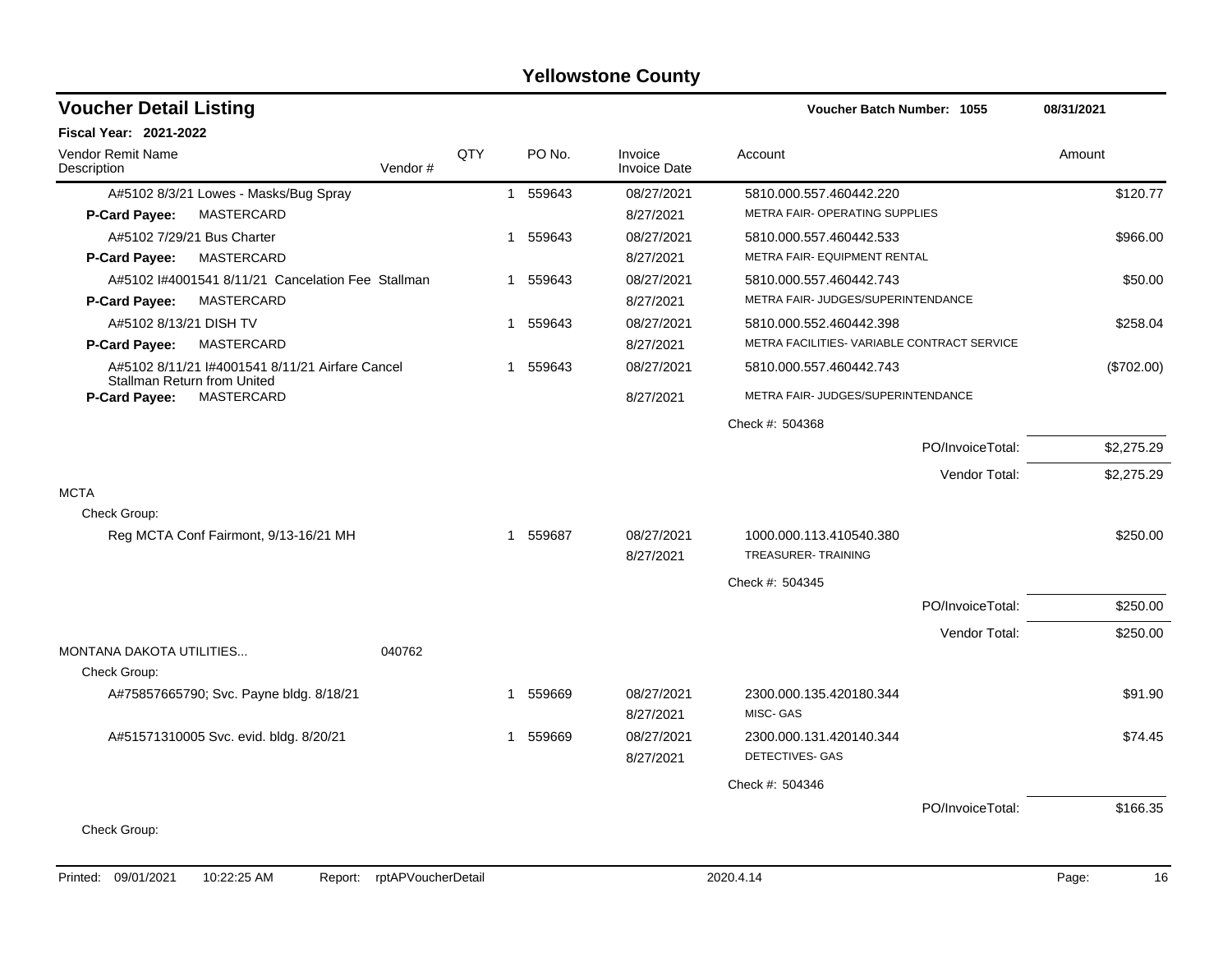|                                                         |                    |              |            | i viivnolviiv Vvuily           |                                                   |                  |             |
|---------------------------------------------------------|--------------------|--------------|------------|--------------------------------|---------------------------------------------------|------------------|-------------|
| <b>Voucher Detail Listing</b>                           |                    |              |            |                                | Voucher Batch Number: 1055                        |                  | 08/31/2021  |
| Fiscal Year: 2021-2022                                  |                    |              |            |                                |                                                   |                  |             |
| Vendor Remit Name<br>Description                        | Vendor#            | QTY          | PO No.     | Invoice<br><b>Invoice Date</b> | Account                                           |                  | Amount      |
| A#05449010007 3325 E KING AV 8/20/21                    |                    | $\mathbf{1}$ | 559681     | 08 /27/2021<br>8/27/2021       | 2140.000.403.431100.340<br><b>WEED-UTILITIES</b>  |                  | \$12.09     |
|                                                         |                    |              |            |                                | Check #: 504346                                   |                  |             |
|                                                         |                    |              |            |                                |                                                   | PO/InvoiceTotal: | \$12.09     |
| Check Group:                                            |                    |              |            |                                |                                                   |                  |             |
| A#8521901000 7 410 S 26th 8/20/21                       |                    |              | 1 559698   | 08/30/2021<br>8/30/2021        | 2399.000.235.420250.344<br>YSC-GAS                |                  | \$231.84    |
| A#7631901000 5 407 S 27th 8/20/21                       |                    |              | 1 559698   | 08/30/2021<br>8/30/2021        | 2399.000.235.420250.344<br>YSC-GAS                |                  | \$15.33     |
| A#1131901000 2 413 S 27th 8/20/21                       |                    |              | 1 559698   | 08/30/2021<br>8/30/2021        | 2399.000.235.420250.344<br>YSC-GAS                |                  | \$17.07     |
|                                                         |                    |              |            |                                | Check #: 504346                                   |                  |             |
|                                                         |                    |              |            |                                |                                                   | PO/InvoiceTotal: | \$264.24    |
|                                                         |                    |              |            |                                |                                                   | Vendor Total:    | \$442.68    |
| MONTANA MOBILE DOCUMENT SHREDDING INC                   |                    |              |            |                                |                                                   |                  |             |
| Check Group:                                            |                    |              |            |                                |                                                   |                  |             |
| I#63270; Shredding 8/25/21                              |                    |              | 347 559673 | 08/27/2021<br>8/27/2021        | 2300.000.135.420180.399<br>MISC- CONTRACT SERVICE |                  | \$65.93     |
|                                                         |                    |              |            |                                | Check #: 504347                                   |                  |             |
|                                                         |                    |              |            |                                |                                                   | PO/InvoiceTotal: | \$65.93     |
|                                                         |                    |              |            |                                |                                                   | Vendor Total:    | \$65.93     |
| MONTANA SHERIFFS AND PEACE OFFICER ASSC<br>Check Group: |                    |              |            |                                |                                                   |                  |             |
| I#350 Reg. Honor Guard, Helena 9/6-11/21 FF             |                    |              | 1 559704   | 08/30/2021<br>8/30/2021        | 2300.000.130.420110.380<br><b>ADMIN-TRAINING</b>  |                  | \$435.00    |
|                                                         |                    |              |            |                                | Check #: 504348                                   |                  |             |
|                                                         |                    |              |            |                                |                                                   | PO/InvoiceTotal: | \$435.00    |
|                                                         |                    |              |            |                                |                                                   | Vendor Total:    | \$435.00    |
| NORTHWESTERN ENERGY<br>Check Group:                     | 045035             |              |            |                                |                                                   |                  |             |
| Printed: 09/01/2021<br>10:22:25 AM<br>Report:           | rptAPVoucherDetail |              |            |                                | 2020.4.14                                         |                  | 17<br>Page: |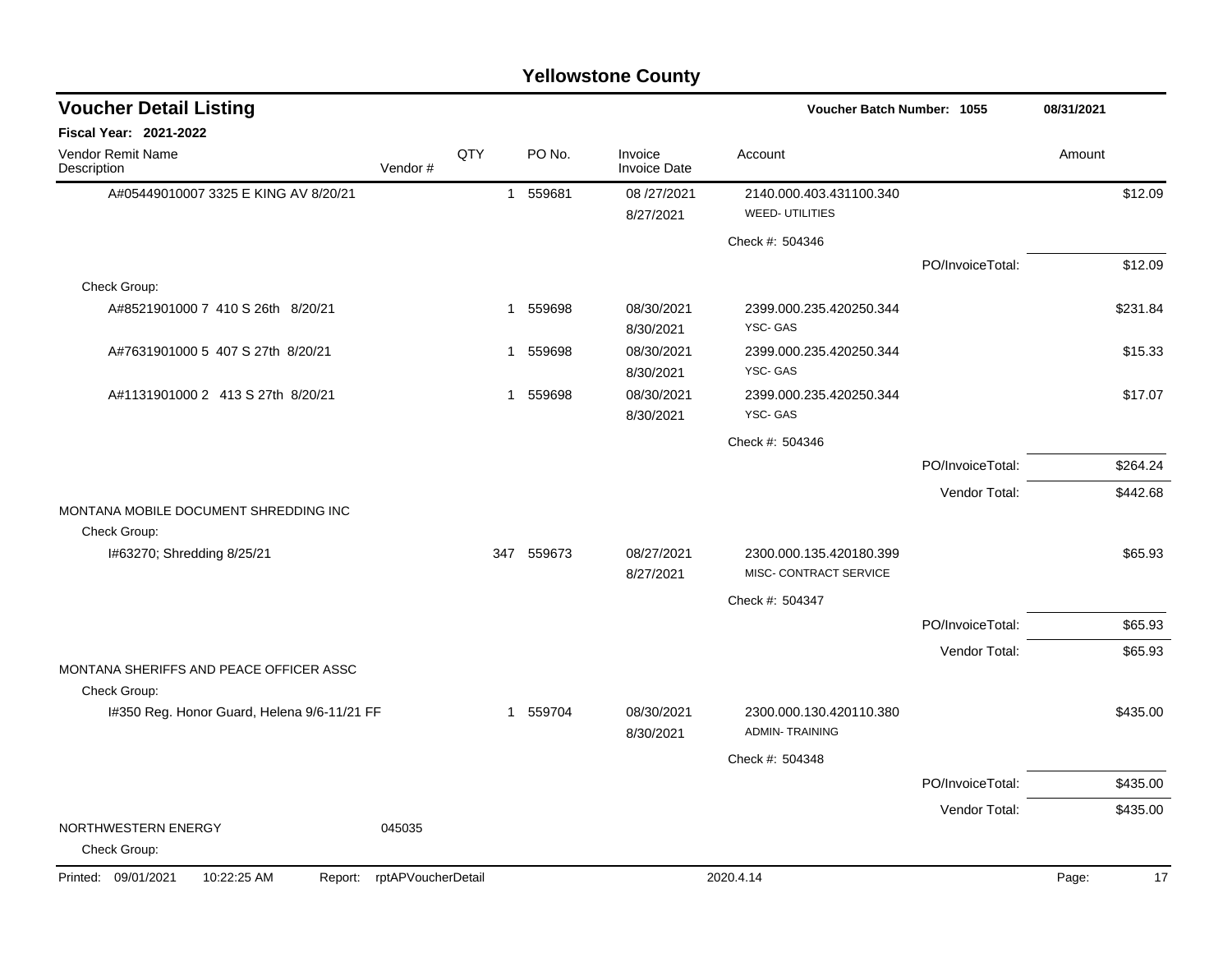| <b>Voucher Detail Listing</b>                 |                    |     |             | Voucher Batch Number: 1055     | 08/31/2021                                                |                  |             |
|-----------------------------------------------|--------------------|-----|-------------|--------------------------------|-----------------------------------------------------------|------------------|-------------|
| Fiscal Year: 2021-2022                        |                    |     |             |                                |                                                           |                  |             |
| Vendor Remit Name<br>Description              | Vendor#            | QTY | PO No.      | Invoice<br><b>Invoice Date</b> | Account                                                   |                  | Amount      |
| A#1915135-6 201 N 25th St Lot 8/19/21         |                    |     | 1 559648    | 08/27/2021<br>8/27/2021        | 1000.000.145.411200.341<br>FACILITIES-ELECTRICITY         |                  | \$100.49    |
|                                               |                    |     |             |                                | Check #: 504349                                           |                  |             |
|                                               |                    |     |             |                                |                                                           | PO/InvoiceTotal: | \$100.49    |
| Check Group:                                  |                    |     |             |                                |                                                           |                  |             |
| A#3300662-8; Svc. Payne 8/18/21               |                    |     | 559668<br>1 | 08 /27/2021<br>8/27/2021       | 2300.000.135.420180.341<br>MISC- ELECTRICITY              |                  | \$3,767.84  |
| A#0814719-1; Svc. evid. bldg. 8/13/21         |                    |     | 559668<br>1 | 08/27/2021<br>8/27/2021        | 2300.000.131.420140.341<br>DETECTIVES- ELECTRICITY        |                  | \$532.01    |
|                                               |                    |     |             |                                | Check #: 504349                                           |                  |             |
|                                               |                    |     |             |                                |                                                           | PO/InvoiceTotal: | \$4,299.85  |
| Check Group:                                  |                    |     |             |                                |                                                           |                  |             |
| A#0996489-1 2550 3RD AVE N 8/19/21            |                    |     | 1 559697    | 08/30/2021<br>8/30/2021        | 1000.000.145.411200.341<br>FACILITIES-ELECTRICITY         |                  | \$815.39    |
|                                               |                    |     |             |                                | Check #: 504349                                           |                  |             |
|                                               |                    |     |             |                                |                                                           | PO/InvoiceTotal: | \$815.39    |
|                                               |                    |     |             |                                |                                                           | Vendor Total:    | \$5,215.73  |
| NUTRIEN AG SOLUTIONS                          |                    |     |             |                                |                                                           |                  |             |
| Check Group:                                  |                    |     |             |                                |                                                           |                  |             |
| I#46579511/8 quarts Esplanade Herbicide       |                    | 1   | 559682      | 08/27/2021<br>8/27/2021        | 2140.000.403.431100.222<br>WEED- CHEM, LAB & MED SUPPLIES |                  | \$2,682.88  |
|                                               |                    |     |             |                                | Check #: 504350                                           |                  |             |
|                                               |                    |     |             |                                |                                                           | PO/InvoiceTotal: | \$2,682.88  |
|                                               |                    |     |             |                                |                                                           | Vendor Total:    | \$2,682.88  |
| OWENS, LINDA                                  |                    |     |             |                                |                                                           |                  |             |
| Check Group:                                  |                    |     |             |                                |                                                           |                  |             |
| COVA Burial Benefit JOHN S OWENS 8/4/21       |                    |     | 1 559667    | 08/27/2021<br>8/27/2021        | 1000.000.199.450200.396<br>MISC- FUNERAL EXPENSE/BURIALS  |                  | \$250.00    |
|                                               |                    |     |             |                                | Check #: 504351                                           |                  |             |
|                                               |                    |     |             |                                |                                                           |                  |             |
| Printed: 09/01/2021<br>10:22:25 AM<br>Report: | rptAPVoucherDetail |     |             |                                | 2020.4.14                                                 |                  | Page:<br>18 |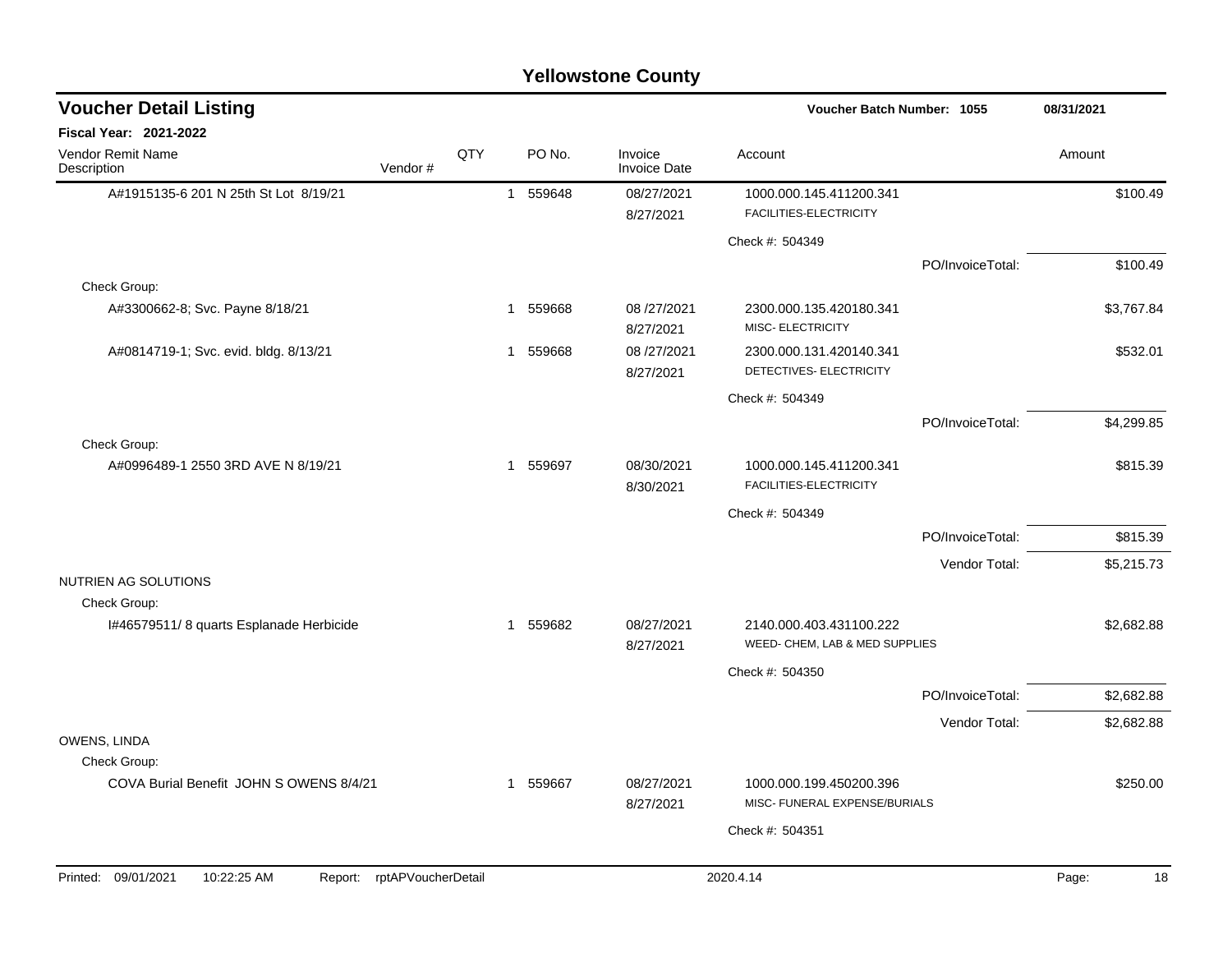| <b>Voucher Detail Listing</b>                |         |     |                        |                                | Voucher Batch Number: 1055                                          | 08/31/2021 |
|----------------------------------------------|---------|-----|------------------------|--------------------------------|---------------------------------------------------------------------|------------|
| <b>Fiscal Year: 2021-2022</b>                |         |     |                        |                                |                                                                     |            |
| Vendor Remit Name<br>Description             | Vendor# | QTY | PO No.                 | Invoice<br><b>Invoice Date</b> | Account                                                             | Amount     |
|                                              |         |     |                        |                                | PO/InvoiceTotal:                                                    | \$250.00   |
|                                              |         |     |                        |                                | Vendor Total:                                                       | \$250.00   |
| <b>PACE</b>                                  |         |     |                        |                                |                                                                     |            |
| Check Group:                                 |         |     |                        |                                |                                                                     |            |
| I#13369 Vactor Truck Rental culvert cleaning |         |     | 1 559656               | 08/27/2021<br>8/27/2021        | 7264.000.000.021210.000<br>NUTTING DRAIN DUE TO SPECIAL DISTRICTS   | \$2,268.75 |
|                                              |         |     |                        |                                | Check #: 504352                                                     |            |
|                                              |         |     |                        |                                | PO/InvoiceTotal:                                                    | \$2,268.75 |
|                                              |         |     |                        |                                | Vendor Total:                                                       | \$2,268.75 |
| PURCELL TIRE CO                              |         |     |                        |                                |                                                                     |            |
| Check Group:                                 |         |     |                        |                                |                                                                     |            |
| I#31204198/Tire Repair                       |         |     | 559685<br>$\mathbf 1$  | 08/27/2021                     | 2140.000.403.431100.360                                             | \$20.00    |
|                                              |         |     |                        | 8/27/2021                      | WEED- REPAIR & MAINT SERVICE                                        |            |
| I#31204243/goose neck trailer new tires      |         |     | 559685<br>$\mathbf 1$  | 08/27/2021<br>8/27/2021        | 2140.000.403.431100.230<br><b>WEED- REPAIR &amp; MAINT SUPPLIES</b> | \$268.00   |
|                                              |         |     |                        |                                | Check #: 504353                                                     |            |
|                                              |         |     |                        |                                | PO/InvoiceTotal:                                                    | \$288.00   |
|                                              |         |     |                        |                                | Vendor Total:                                                       | \$288.00   |
| RIMROCK STAGEHAND INC                        |         |     |                        |                                |                                                                     |            |
| Check Group:                                 |         |     |                        |                                |                                                                     |            |
| I#202469 8/12/21 Rodeo Screen Out            |         |     | 1 559652               | 08/27/2021                     | 5810.000.557.460443.357                                             | \$602.23   |
|                                              |         |     |                        | 8/27/2021                      | METRA FAIR ENTERTAINMENT- OTHER PROF SVCS                           |            |
| I#202471 8/12/21 Misc Tear Down              |         |     | 559652<br>$\mathbf{1}$ | 08/27/2021                     | 5810.000.557.460442.397                                             | \$3,161.60 |
|                                              |         |     |                        | 8/27/2021                      | METRA FAIR- FIXED CONTRACT SERVICES                                 |            |
|                                              |         |     |                        |                                | Check #: 504354                                                     |            |
|                                              |         |     |                        |                                | PO/InvoiceTotal:                                                    | \$3,763.83 |
|                                              |         |     |                        |                                | Vendor Total:                                                       | \$3,763.83 |
| <b>SCHOLASTIC INC</b>                        | 044432  |     |                        |                                |                                                                     |            |
| Check Group:                                 |         |     |                        |                                |                                                                     |            |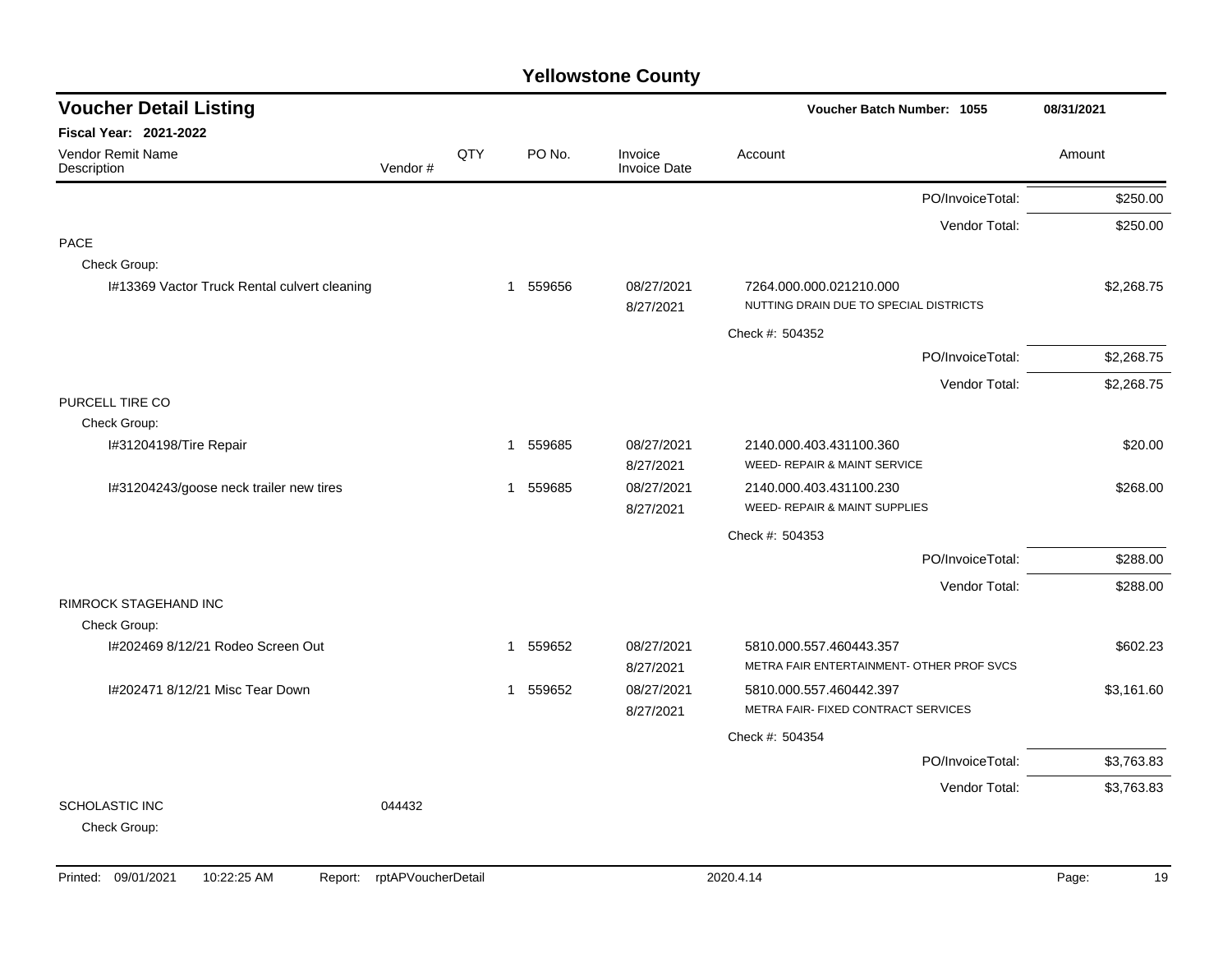| <b>Voucher Detail Listing</b><br>08/31/2021<br><b>Voucher Batch Number: 1055</b><br><b>Fiscal Year: 2021-2022</b><br>QTY<br>PO No.<br><b>Vendor Remit Name</b><br>Invoice<br>Account<br>Amount<br><b>Invoice Date</b><br>Description<br>Vendor#<br>I#M7068531 8 A#59101058 Scholastic Math<br>1 559417<br>08/20/2021<br>2399.000.235.420250.381<br>\$140.09<br>YSC- OTHER EDUCATION COSTS<br>8/20/2021<br>Check #: 504355<br>\$140.09<br>PO/InvoiceTotal:<br>Vendor Total:<br>\$140.09<br>SHREEVE, STEPHANIE<br>Check Group:<br>8/17/21; Fair detail<br>1 559675<br>08/27/2021<br>\$60.00<br>2300.000.132.420195.398<br>SHERIFF'S RESERVE- VARIABLE CONTRACT<br>8/27/2021<br>Check #: 504356<br>PO/InvoiceTotal:<br>\$60.00<br>\$60.00<br>Vendor Total:<br>SMITH FUNERAL CHAPEL<br>005690<br>Check Group:<br>I#Adkins; 8/16/21 removal (M.A.)<br>559663<br>08/27/2021<br>2300.000.126.420800.202<br>\$300.00<br>$\mathbf{1}$<br>CORONER- EXPENSE OF INVEST<br>8/27/2021<br>I#Adkins; 8/13/21 removal (T.P.)<br>559663<br>08/27/2021<br>2300.000.126.420800.202<br>\$300.00<br>1<br>CORONER- EXPENSE OF INVEST<br>8/27/2021<br>I#Adkins; 8/13/21 removal (F.R.)<br>559663<br>08/27/2021<br>\$300.00<br>2300.000.126.420800.202<br>$\mathbf{1}$<br>CORONER- EXPENSE OF INVEST<br>8/27/2021<br>Check #: 504357<br>PO/InvoiceTotal:<br>\$900.00<br>\$900.00<br>Vendor Total:<br>SPECTRUM.<br>Check Group:<br>A#8313 20 001 0090588 8/19/21 ACC<br>1 559703<br>08/30/2021<br>2399.000.235.420250.225<br>\$130.17<br><b>YSC- RECREATION SUPPLIES</b><br>8/30/2021<br>Check #: 504358<br>PO/InvoiceTotal:<br>\$130.17 |  |  |  | <b>Tellowstone County</b> |               |  |
|----------------------------------------------------------------------------------------------------------------------------------------------------------------------------------------------------------------------------------------------------------------------------------------------------------------------------------------------------------------------------------------------------------------------------------------------------------------------------------------------------------------------------------------------------------------------------------------------------------------------------------------------------------------------------------------------------------------------------------------------------------------------------------------------------------------------------------------------------------------------------------------------------------------------------------------------------------------------------------------------------------------------------------------------------------------------------------------------------------------------------------------------------------------------------------------------------------------------------------------------------------------------------------------------------------------------------------------------------------------------------------------------------------------------------------------------------------------------------------------------------------------------------------------------------------------------------------------------------------------|--|--|--|---------------------------|---------------|--|
|                                                                                                                                                                                                                                                                                                                                                                                                                                                                                                                                                                                                                                                                                                                                                                                                                                                                                                                                                                                                                                                                                                                                                                                                                                                                                                                                                                                                                                                                                                                                                                                                                |  |  |  |                           |               |  |
|                                                                                                                                                                                                                                                                                                                                                                                                                                                                                                                                                                                                                                                                                                                                                                                                                                                                                                                                                                                                                                                                                                                                                                                                                                                                                                                                                                                                                                                                                                                                                                                                                |  |  |  |                           |               |  |
|                                                                                                                                                                                                                                                                                                                                                                                                                                                                                                                                                                                                                                                                                                                                                                                                                                                                                                                                                                                                                                                                                                                                                                                                                                                                                                                                                                                                                                                                                                                                                                                                                |  |  |  |                           |               |  |
|                                                                                                                                                                                                                                                                                                                                                                                                                                                                                                                                                                                                                                                                                                                                                                                                                                                                                                                                                                                                                                                                                                                                                                                                                                                                                                                                                                                                                                                                                                                                                                                                                |  |  |  |                           |               |  |
|                                                                                                                                                                                                                                                                                                                                                                                                                                                                                                                                                                                                                                                                                                                                                                                                                                                                                                                                                                                                                                                                                                                                                                                                                                                                                                                                                                                                                                                                                                                                                                                                                |  |  |  |                           |               |  |
|                                                                                                                                                                                                                                                                                                                                                                                                                                                                                                                                                                                                                                                                                                                                                                                                                                                                                                                                                                                                                                                                                                                                                                                                                                                                                                                                                                                                                                                                                                                                                                                                                |  |  |  |                           |               |  |
|                                                                                                                                                                                                                                                                                                                                                                                                                                                                                                                                                                                                                                                                                                                                                                                                                                                                                                                                                                                                                                                                                                                                                                                                                                                                                                                                                                                                                                                                                                                                                                                                                |  |  |  |                           |               |  |
|                                                                                                                                                                                                                                                                                                                                                                                                                                                                                                                                                                                                                                                                                                                                                                                                                                                                                                                                                                                                                                                                                                                                                                                                                                                                                                                                                                                                                                                                                                                                                                                                                |  |  |  |                           |               |  |
|                                                                                                                                                                                                                                                                                                                                                                                                                                                                                                                                                                                                                                                                                                                                                                                                                                                                                                                                                                                                                                                                                                                                                                                                                                                                                                                                                                                                                                                                                                                                                                                                                |  |  |  |                           |               |  |
|                                                                                                                                                                                                                                                                                                                                                                                                                                                                                                                                                                                                                                                                                                                                                                                                                                                                                                                                                                                                                                                                                                                                                                                                                                                                                                                                                                                                                                                                                                                                                                                                                |  |  |  |                           |               |  |
|                                                                                                                                                                                                                                                                                                                                                                                                                                                                                                                                                                                                                                                                                                                                                                                                                                                                                                                                                                                                                                                                                                                                                                                                                                                                                                                                                                                                                                                                                                                                                                                                                |  |  |  |                           |               |  |
|                                                                                                                                                                                                                                                                                                                                                                                                                                                                                                                                                                                                                                                                                                                                                                                                                                                                                                                                                                                                                                                                                                                                                                                                                                                                                                                                                                                                                                                                                                                                                                                                                |  |  |  |                           |               |  |
|                                                                                                                                                                                                                                                                                                                                                                                                                                                                                                                                                                                                                                                                                                                                                                                                                                                                                                                                                                                                                                                                                                                                                                                                                                                                                                                                                                                                                                                                                                                                                                                                                |  |  |  |                           |               |  |
|                                                                                                                                                                                                                                                                                                                                                                                                                                                                                                                                                                                                                                                                                                                                                                                                                                                                                                                                                                                                                                                                                                                                                                                                                                                                                                                                                                                                                                                                                                                                                                                                                |  |  |  |                           |               |  |
|                                                                                                                                                                                                                                                                                                                                                                                                                                                                                                                                                                                                                                                                                                                                                                                                                                                                                                                                                                                                                                                                                                                                                                                                                                                                                                                                                                                                                                                                                                                                                                                                                |  |  |  |                           |               |  |
|                                                                                                                                                                                                                                                                                                                                                                                                                                                                                                                                                                                                                                                                                                                                                                                                                                                                                                                                                                                                                                                                                                                                                                                                                                                                                                                                                                                                                                                                                                                                                                                                                |  |  |  |                           |               |  |
|                                                                                                                                                                                                                                                                                                                                                                                                                                                                                                                                                                                                                                                                                                                                                                                                                                                                                                                                                                                                                                                                                                                                                                                                                                                                                                                                                                                                                                                                                                                                                                                                                |  |  |  |                           |               |  |
|                                                                                                                                                                                                                                                                                                                                                                                                                                                                                                                                                                                                                                                                                                                                                                                                                                                                                                                                                                                                                                                                                                                                                                                                                                                                                                                                                                                                                                                                                                                                                                                                                |  |  |  |                           |               |  |
|                                                                                                                                                                                                                                                                                                                                                                                                                                                                                                                                                                                                                                                                                                                                                                                                                                                                                                                                                                                                                                                                                                                                                                                                                                                                                                                                                                                                                                                                                                                                                                                                                |  |  |  |                           |               |  |
|                                                                                                                                                                                                                                                                                                                                                                                                                                                                                                                                                                                                                                                                                                                                                                                                                                                                                                                                                                                                                                                                                                                                                                                                                                                                                                                                                                                                                                                                                                                                                                                                                |  |  |  |                           |               |  |
|                                                                                                                                                                                                                                                                                                                                                                                                                                                                                                                                                                                                                                                                                                                                                                                                                                                                                                                                                                                                                                                                                                                                                                                                                                                                                                                                                                                                                                                                                                                                                                                                                |  |  |  |                           |               |  |
|                                                                                                                                                                                                                                                                                                                                                                                                                                                                                                                                                                                                                                                                                                                                                                                                                                                                                                                                                                                                                                                                                                                                                                                                                                                                                                                                                                                                                                                                                                                                                                                                                |  |  |  |                           |               |  |
|                                                                                                                                                                                                                                                                                                                                                                                                                                                                                                                                                                                                                                                                                                                                                                                                                                                                                                                                                                                                                                                                                                                                                                                                                                                                                                                                                                                                                                                                                                                                                                                                                |  |  |  |                           |               |  |
|                                                                                                                                                                                                                                                                                                                                                                                                                                                                                                                                                                                                                                                                                                                                                                                                                                                                                                                                                                                                                                                                                                                                                                                                                                                                                                                                                                                                                                                                                                                                                                                                                |  |  |  |                           |               |  |
|                                                                                                                                                                                                                                                                                                                                                                                                                                                                                                                                                                                                                                                                                                                                                                                                                                                                                                                                                                                                                                                                                                                                                                                                                                                                                                                                                                                                                                                                                                                                                                                                                |  |  |  |                           |               |  |
|                                                                                                                                                                                                                                                                                                                                                                                                                                                                                                                                                                                                                                                                                                                                                                                                                                                                                                                                                                                                                                                                                                                                                                                                                                                                                                                                                                                                                                                                                                                                                                                                                |  |  |  |                           |               |  |
|                                                                                                                                                                                                                                                                                                                                                                                                                                                                                                                                                                                                                                                                                                                                                                                                                                                                                                                                                                                                                                                                                                                                                                                                                                                                                                                                                                                                                                                                                                                                                                                                                |  |  |  |                           |               |  |
|                                                                                                                                                                                                                                                                                                                                                                                                                                                                                                                                                                                                                                                                                                                                                                                                                                                                                                                                                                                                                                                                                                                                                                                                                                                                                                                                                                                                                                                                                                                                                                                                                |  |  |  |                           |               |  |
| \$130.17                                                                                                                                                                                                                                                                                                                                                                                                                                                                                                                                                                                                                                                                                                                                                                                                                                                                                                                                                                                                                                                                                                                                                                                                                                                                                                                                                                                                                                                                                                                                                                                                       |  |  |  |                           | Vendor Total: |  |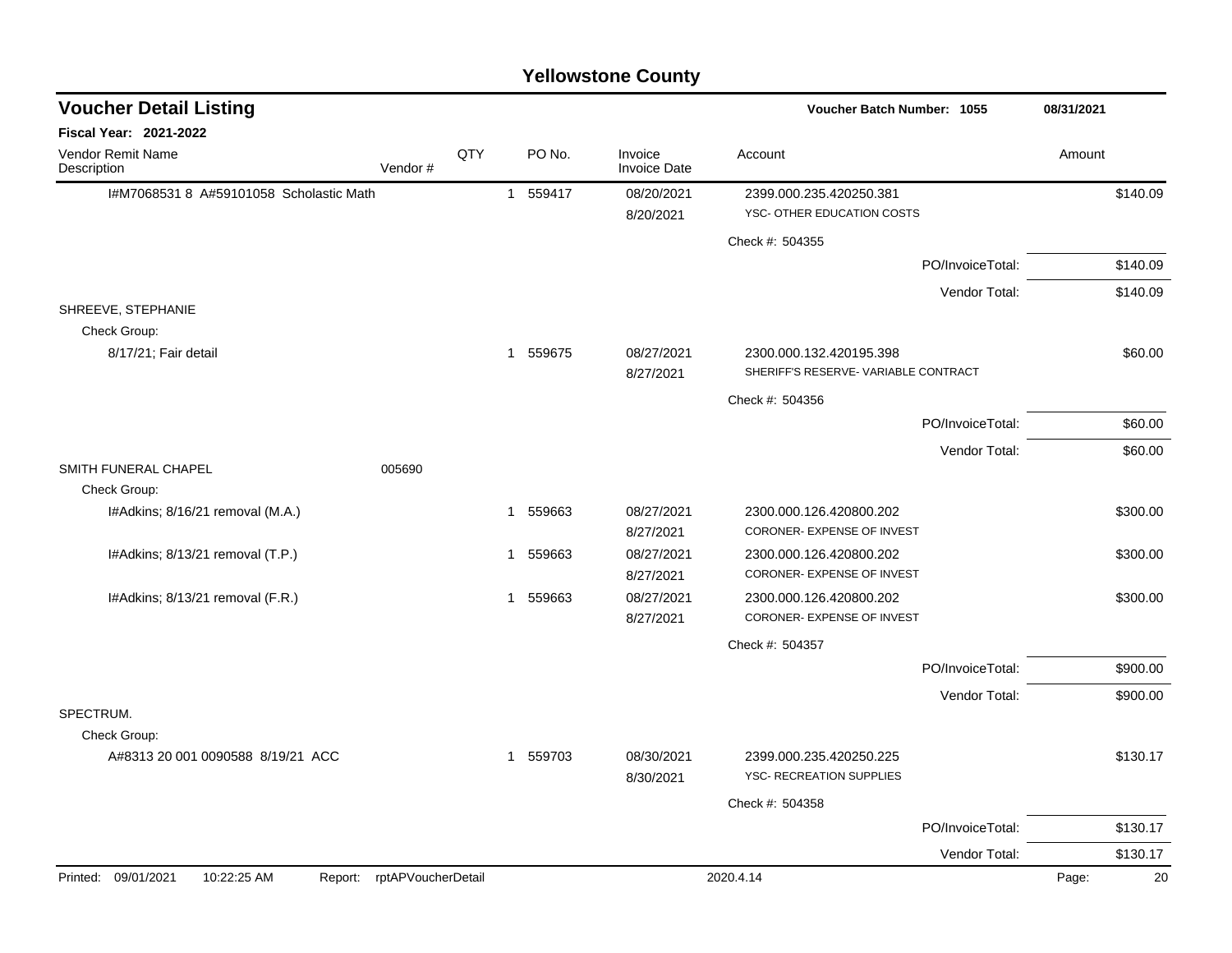| <b>Voucher Detail Listing</b>                  |                    |     |          |                                |                                                                 | Voucher Batch Number: 1055 |             |  |
|------------------------------------------------|--------------------|-----|----------|--------------------------------|-----------------------------------------------------------------|----------------------------|-------------|--|
| Fiscal Year: 2021-2022                         |                    |     |          |                                |                                                                 |                            |             |  |
| Vendor Remit Name<br>Description               | Vendor#            | QTY | PO No.   | Invoice<br><b>Invoice Date</b> | Account                                                         |                            | Amount      |  |
| SPOTLIGHT PRODUCTIONS INC.                     | 045251             |     |          |                                |                                                                 |                            |             |  |
| Check Group:                                   |                    |     |          |                                |                                                                 |                            |             |  |
| I#2021-044 MTFair 6/7/21 Production Adv        |                    |     | 1 559649 | 08/27/2021<br>8/27/2021        | 5810.000.557.460442.338<br>METRA FAIR- DESIGN & PRODUCTION SVCS |                            | \$2,170.00  |  |
|                                                |                    |     |          |                                | Check #: 504359                                                 |                            |             |  |
|                                                |                    |     |          |                                |                                                                 | PO/InvoiceTotal:           | \$2,170.00  |  |
|                                                |                    |     |          |                                |                                                                 | Vendor Total:              | \$2,170.00  |  |
| STERLING COMPUTERS CORPORATION<br>Check Group: |                    |     |          |                                |                                                                 |                            |             |  |
| I#0104971; Fujitsu FI-7160 Scanner             |                    |     | 1 559676 | 08/27/2021<br>8/27/2021        | 1000.000.144.410800.210<br>HR- OFFICE SUPPLIES                  |                            | \$922.00    |  |
|                                                |                    |     |          |                                | Check #: 504360                                                 |                            |             |  |
|                                                |                    |     |          |                                |                                                                 | PO/InvoiceTotal:           | \$922.00    |  |
|                                                |                    |     |          |                                |                                                                 | Vendor Total:              | \$922.00    |  |
| SUMMIT FOOD SERVICE, LLC<br>Check Group:       |                    |     |          |                                |                                                                 |                            |             |  |
| I#INV2000120039 COMMISSARY 7/21                |                    |     | 1 559642 | 08/26/2021<br>8/26/2021        | 2300.000.136.420200.220<br>DETENTION- OPERATING SUPPLIES        |                            | \$66,654.01 |  |
| I#INV2000120040 INDIGENT 7/21                  |                    |     | 1 559642 | 08/26/2021<br>8/26/2021        | 2300.000.136.420200.220<br>DETENTION- OPERATING SUPPLIES        |                            | \$2,573.07  |  |
|                                                |                    |     |          |                                | Check #: 504361                                                 |                            |             |  |
|                                                |                    |     |          |                                |                                                                 | PO/InvoiceTotal:           | \$69,227.08 |  |
|                                                |                    |     |          |                                |                                                                 | Vendor Total:              | \$69,227.08 |  |
| SVEE, RODNEY                                   |                    |     |          |                                |                                                                 |                            |             |  |
| Check Group:                                   |                    |     |          |                                |                                                                 |                            |             |  |
| Sept 2021 - Professional Contract              |                    |     | 1 559683 | 08/27/2021<br>8/27/2021        | 1000.000.113.410540.398<br>TREASURER-VARIABLE CONTRACT SERVICE  |                            | \$1,000.00  |  |
|                                                |                    |     |          |                                | Check #: 504362                                                 |                            |             |  |
|                                                |                    |     |          |                                |                                                                 | PO/InvoiceTotal:           | \$1,000.00  |  |
|                                                |                    |     |          |                                |                                                                 | Vendor Total:              | \$1,000.00  |  |
| 10:22:25 AM<br>Printed: 09/01/2021<br>Report:  | rptAPVoucherDetail |     |          |                                | 2020.4.14                                                       |                            | 21<br>Page: |  |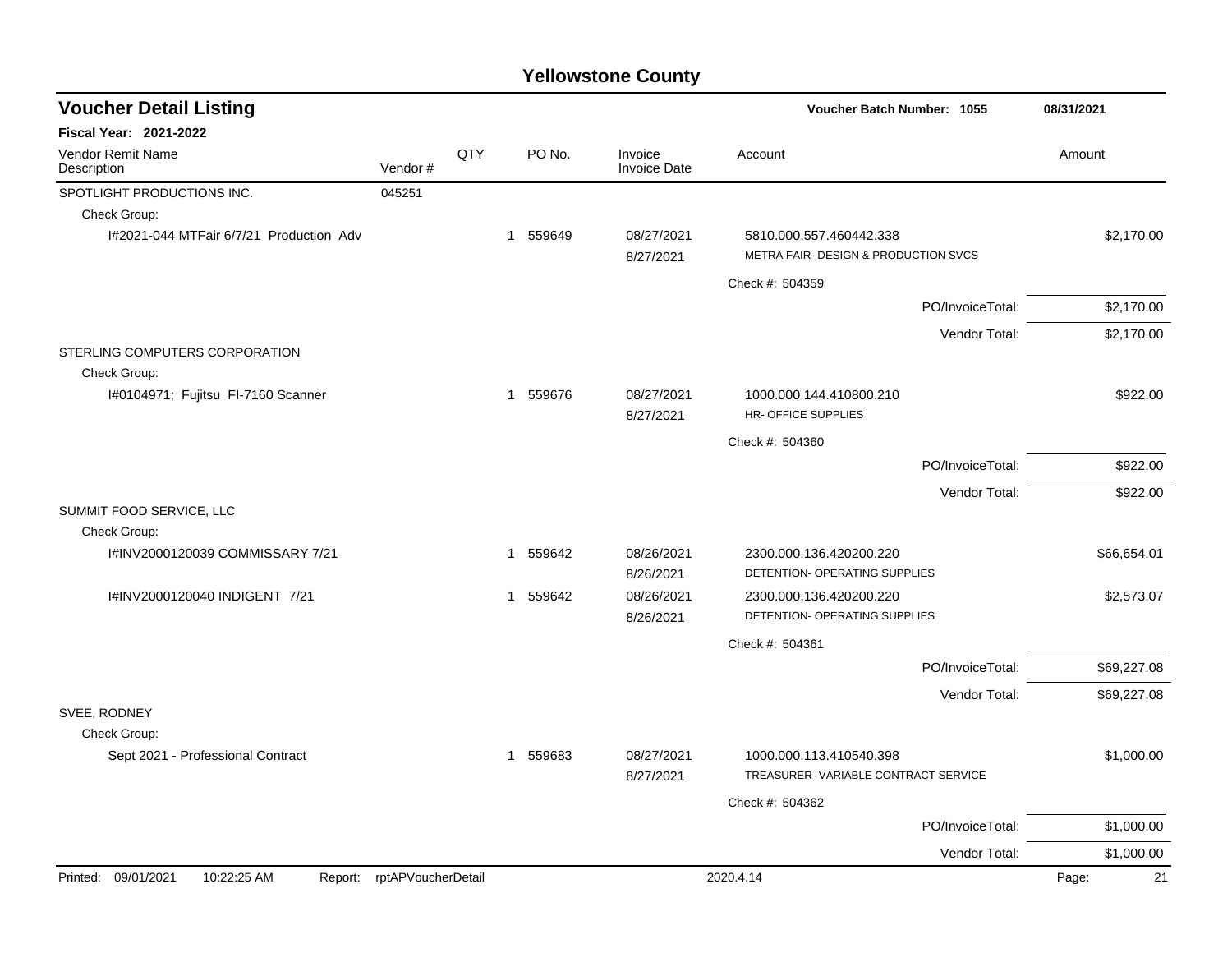| <b>Voucher Detail Listing</b>                                    |          |                                |                                                     | <b>Voucher Batch Number: 1055</b> |             |  |
|------------------------------------------------------------------|----------|--------------------------------|-----------------------------------------------------|-----------------------------------|-------------|--|
| Fiscal Year: 2021-2022                                           |          |                                |                                                     |                                   |             |  |
| QTY<br>Vendor Remit Name<br>Vendor#<br>Description               | PO No.   | Invoice<br><b>Invoice Date</b> | Account                                             |                                   | Amount      |  |
| US FOODS INC<br>002926                                           |          |                                |                                                     |                                   |             |  |
| Check Group:                                                     |          |                                |                                                     |                                   |             |  |
| I#4289422 A#94194115 Bleach                                      | 1 559691 | 08/30/2021<br>8/30/2021        | 2399.000.235.420250.224<br>YSC- JANITORIAL SUPPLIES |                                   | \$10.87     |  |
| I#4289422 A#94194115 Bleach                                      | 1 559691 | 08/30/2021<br>8/30/2021        | 2399.000.235.420250.221<br>YSC- FOOD SUPPLIES       |                                   | \$2.72      |  |
| 1#4289422 A#94194115 Liners, Floor Cleaner, TP                   | 1 559691 | 08/30/2021<br>8/30/2021        | 2399.000.235.420250.224<br>YSC- JANITORIAL SUPPLIES |                                   | \$162.90    |  |
| 1#4289422 A#94194115 Food                                        | 1 559691 | 08/30/2021<br>8/30/2021        | 2399.000.235.420250.223<br>YSC-FOOD                 |                                   | \$2,733.03  |  |
|                                                                  |          |                                | Check #: 504363                                     |                                   |             |  |
|                                                                  |          |                                |                                                     | PO/InvoiceTotal:                  | \$2,909.52  |  |
| Check Group:                                                     |          |                                |                                                     |                                   |             |  |
| 1#3697764 A#94194115 Credit items not rcyd                       | 1 559692 | 08/30/2021<br>8/30/2021        | 2399.000.235.420250.223<br>YSC-FOOD                 |                                   | (\$41.06)   |  |
| 1#5849905 A#94194115 Towels, Floor cleaner                       | 1 559692 | 08/30/2021<br>8/30/2021        | 2399.000.235.420250.224<br>YSC- JANITORIAL SUPPLIES |                                   | \$106.29    |  |
| I#5849905 A#94194115 Foam Cups                                   | 1 559692 | 08/30/2021<br>8/30/2021        | 2399.000.235.420250.221<br>YSC- FOOD SUPPLIES       |                                   | \$36.83     |  |
| 1#5849905 A#94194115 Food                                        | 1 559692 | 08/30/2021<br>8/30/2021        | 2399.000.235.420250.223<br>YSC-FOOD                 |                                   | \$1,484.42  |  |
|                                                                  |          |                                | Check #: 504363                                     |                                   |             |  |
|                                                                  |          |                                |                                                     | PO/InvoiceTotal:                  | \$1,586.48  |  |
|                                                                  |          |                                |                                                     | Vendor Total:                     | \$4,496.00  |  |
| VOGEL, TEDDI L<br>Check Group:                                   |          |                                |                                                     |                                   |             |  |
| 2021 MT FAIR PREP/PRINTING YELLOWSTONE RIVER                     | 1 559644 | 08/27/2021                     | 5810.000.557.460442.338                             |                                   | \$300.00    |  |
| RNDUP RODEO DAY SHEETS                                           |          | 8/27/2021                      | METRA FAIR- DESIGN & PRODUCTION SVCS                |                                   |             |  |
|                                                                  |          |                                | Check #: 504364                                     |                                   |             |  |
|                                                                  |          |                                |                                                     | PO/InvoiceTotal:                  | \$300.00    |  |
| Printed: 09/01/2021<br>10:22:25 AM<br>Report: rptAPVoucherDetail |          |                                | 2020.4.14                                           |                                   | 22<br>Page: |  |